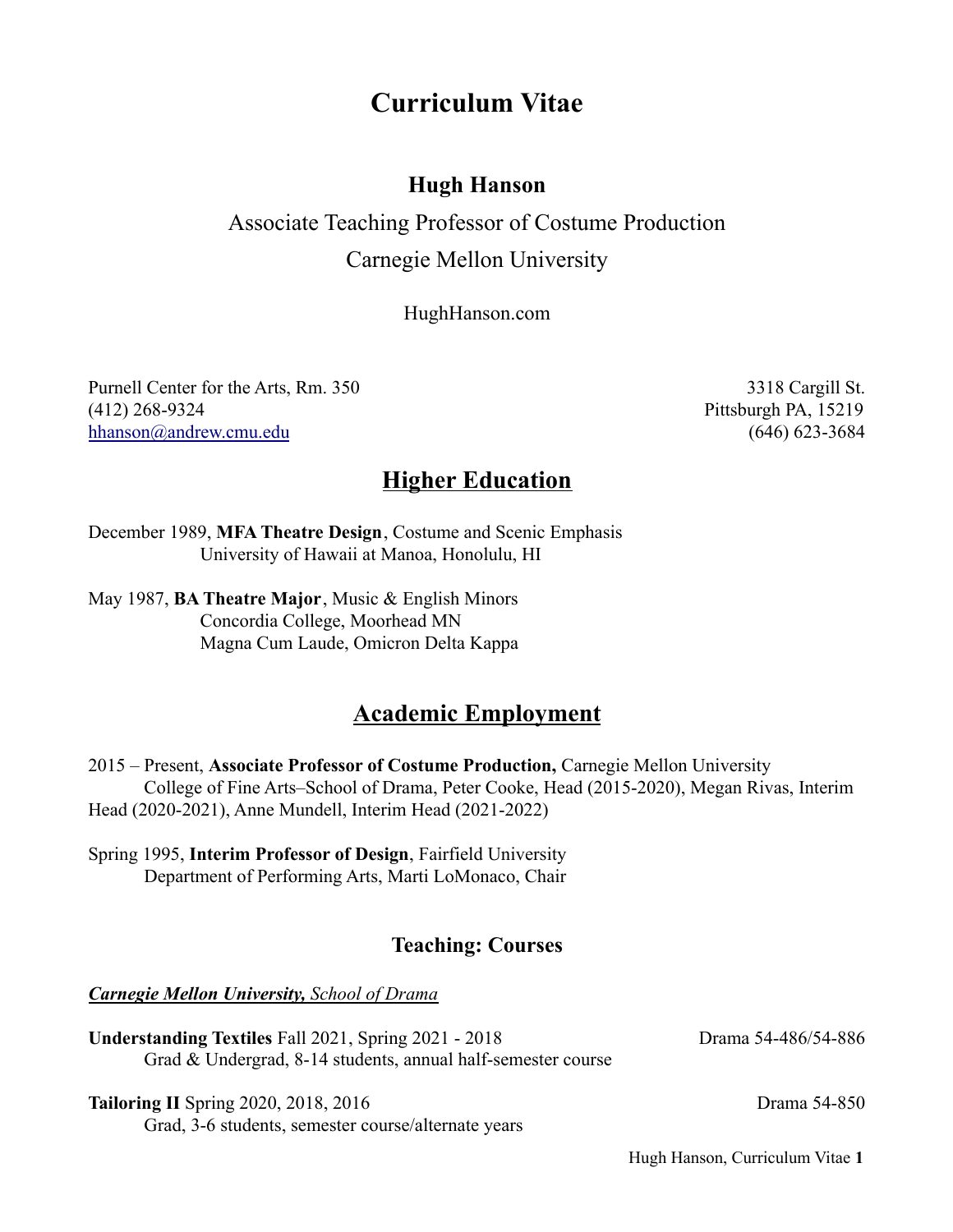| <b>Advanced Designer Draping Spring 2022</b><br>Grad & Undergrad, 4 students, annual semester course                      | Drama 54-444/54-844 |
|---------------------------------------------------------------------------------------------------------------------------|---------------------|
| <b>Draping for the Costume Designer II Spring 2021 - 2015</b><br>Grad & Undergrad, 8-12 students, annual semester course  | Drama 54-444/54-844 |
| <b>Advanced Artisan Draping Spring 2022</b><br>Grad, 6 students, annual semester course                                   | Drama 54-813        |
| <b>Draping II for the Costume Artisan Spring 2021 - 2015</b><br>Grad, 3-6 students, annual semester course                | Drama 54-813        |
| <b>Tailoring I Fall 2020, 2018, 2016</b><br>Grad, 2-4 students, semester course/alternate years                           | Drama 54-829        |
| <b>Draping Fundamentals Fall 2021</b><br>Grad & Undergrad, 14 students, annual half-semester course                       | Drama 54-373/54-814 |
| Draping for the Costume Designer I Fall 2020 - 2015<br>Grad & Undergrad, 8-12 students, annual semester course            | Drama 54-373/54-814 |
| <b>Draping Fundamentals with Lab Fall 2021</b><br>Grad, 5 students, annual half-semester course                           | Drama 54-814        |
| <b>Draping for the Costume Artisan I Fall 2020 - 2015</b><br>Grad, 2-4 students, annual semester course                   | Drama 54-814        |
| <b>Patterning Fundamentals Fall 2021</b><br>Grad, 6 students, annual half-semester course                                 | Drama 54-848        |
| Flat Patterning Fall 2020 - 2015<br>Grad & Undergrad, 3-7 students, annual half-semester course                           | Drama 54-848        |
| <b>Stretchwear Techniques Spring 2021, 2019</b><br>Grad, 4-6 students, semester course/alternate years                    | Drama 54-938        |
| Specialty Draping I: Stretchwear Techniques Fall 2017, 2015<br>Grad, 2-4 students, semester course/alternate years        | Drama 54-938        |
| Dancewear Techniques Fall 2022, 2020<br>Grad, 4-6 students, semester course/alternate years                               | Drama 54-779        |
| Specialty Draping II: Dancewear Techniques Spring 2020, 2018, 2016<br>Grad, 2-4 students, semester course/alternate years | Drama 54-779        |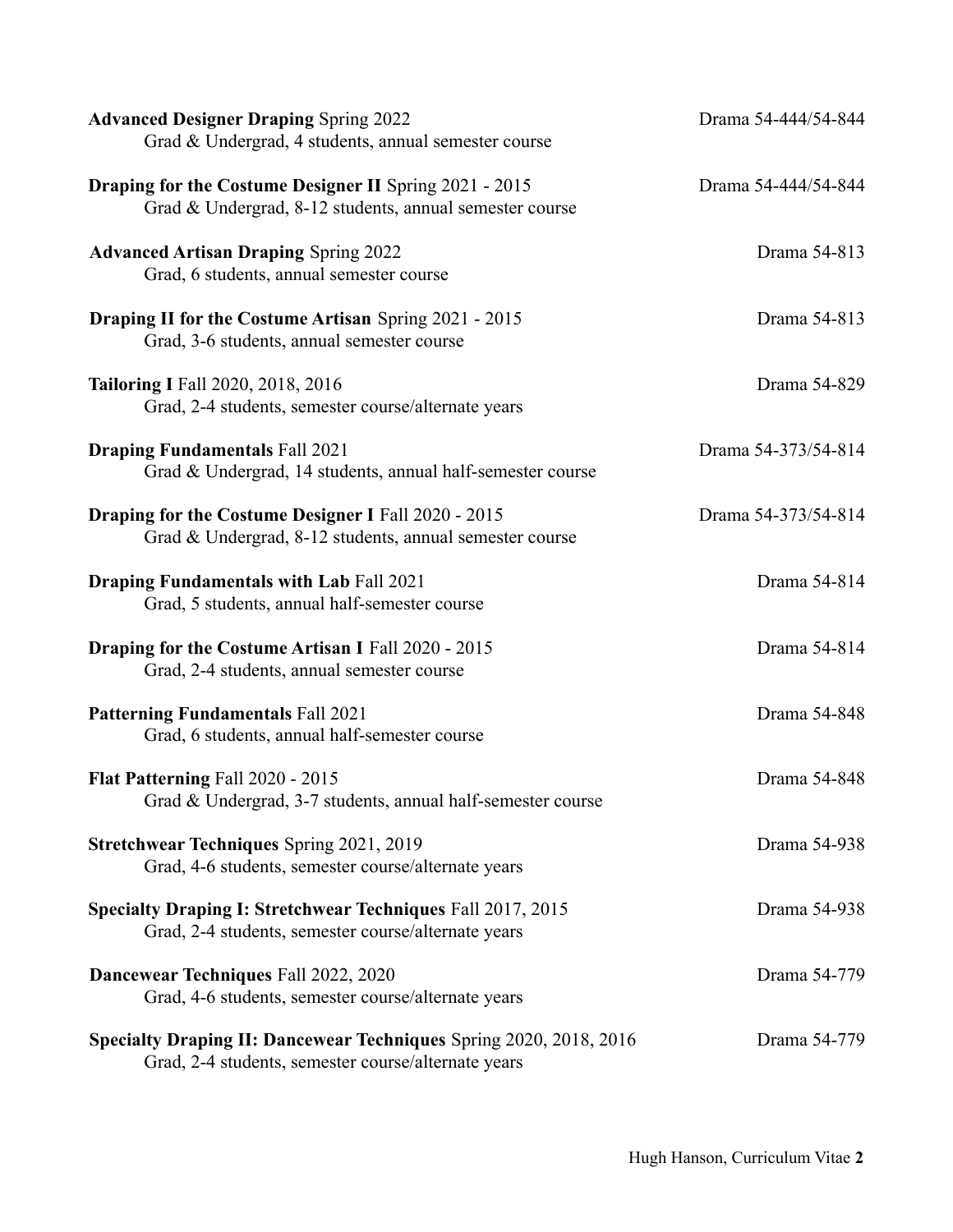## *Fairfield University, Department of Theatre, Martha LoMonaco, Chair*

**Design for the Theatre** Spring 1995 TA 151 Undergrad, 3 students, semester course

#### **Lead Advisor - MFA Theses**

Assisted and advised in selection of topic, research, structure and writing for the following MFA theses:

**Ana Belen-Cobos,** 2022 MFA in Costume Production **Jean-Luc DeLadurantaye,** 2021 MFA in Costume Design **Alexandra Kasckow,** 2020 MFA in Costume Production **Amanda Roberts,** 2019 MFA in Costume Production **Tessa Barlotta,** 2018 MFA in Costume Production

#### **MFA Thesis Committees**

**Ayelet Birman,** 2022 MFA in Costume Production

**Celia Kasberg,** 2022 MFA in Costume Production

**Morgen Warner,** 2021 MFA in Costume Production

**Jill Parzych,** 2021 MFA in Costume Production

**Allison Rexrode,** 2020 MFA in Costume Production

**Gina Circonne**, 2019 MFA in Costume Design

**Kelly Simons,** 2019 MFA in Technical Direction

**Natalie Burton,** 2019 MFA in Costume Production

**YiXuan Duan,** 2018 MFA in Costume Design

**Sylvi Re,** 2018 MFA in Costume Production

**Sharon Limpert**, 2016 MFA in Costume Production

**Rachael Ralby**, 2016 MFA in Costume Production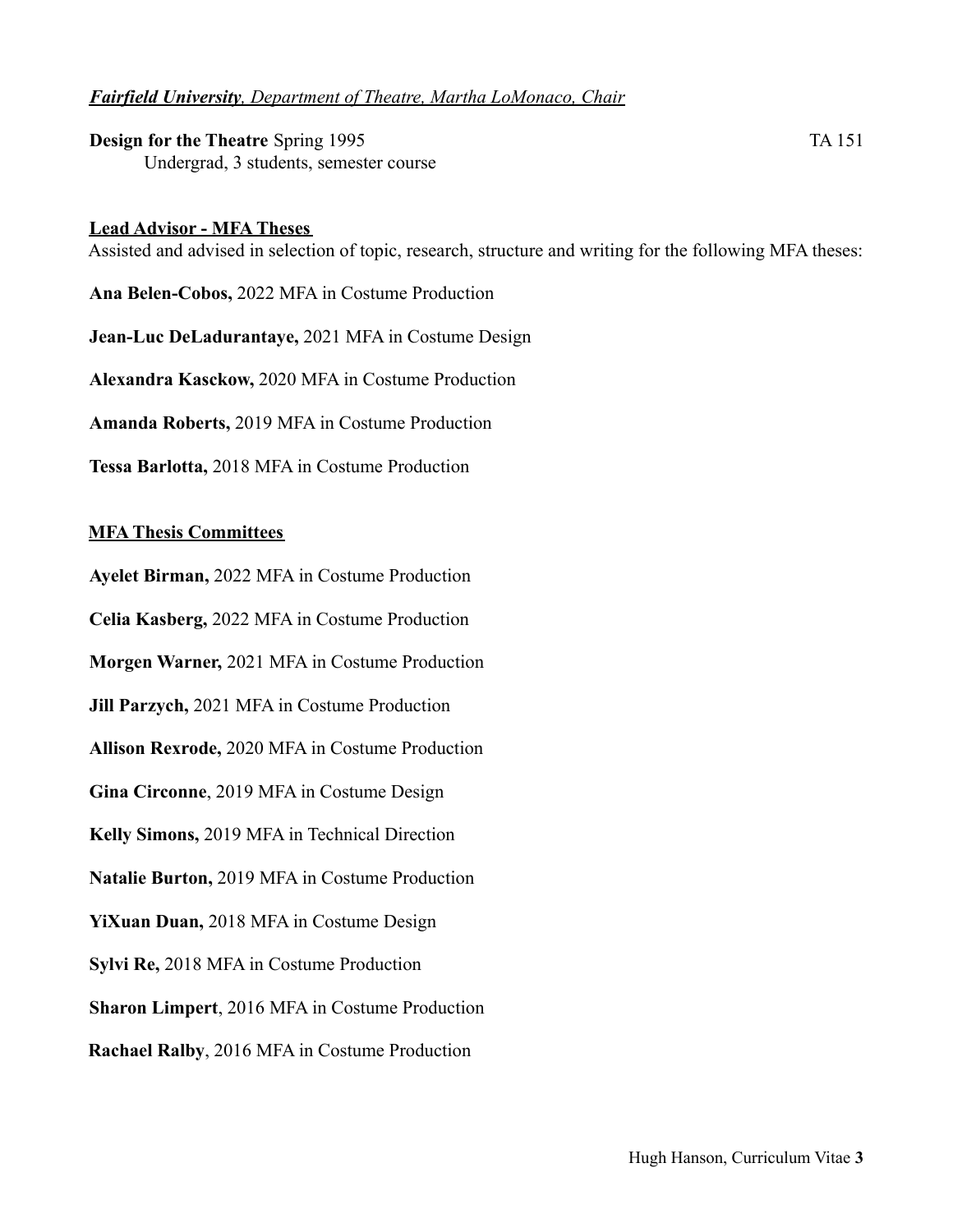#### **BFA/MFA Production Design Mentorship**

| <b>Student</b>       | <b>Graduating Year and Program</b>     | <b>Show</b>                      | <b>Semester</b> |
|----------------------|----------------------------------------|----------------------------------|-----------------|
| Julie Scharf         | 2023 BXA in Costume Design and English | Preludes                         | Spring 2022     |
| Miranda Boodheshwar  | 2022 BFA in Costume Design             | La Finta Giardiniera (opera)     | Fall 2021       |
| Maggie McGrann       | 2021 MFA in Costume Design             | <i>i</i> hope they haunt you     | Spring 2021     |
| Sarah Connor         | 2021 BFA in Costume Design             | Guilio Cesare (opera)            | Spring 2021     |
| Christian Fleming    | 2020 MFA in Scene Design               | The Turn of the Screw (opera)    | Spring 2020     |
| Natalia Kian         | 2019 MFA in Costume Design             | dark play                        | Spring 2019     |
| Gina Circonne        | 2019 MFA in Costume Design             | Svadba (opera)                   | Spring 2019     |
| Damian Dominguez     | 2019 MFA in Costume Design             | The Dutchman                     | Fall 2018       |
| Michelle Li          | 2019 BFA in Costume Design             | The Resistible Rise of Arturo Ui | Spring 2018     |
| Domitille Angoulvant | 2017 MFA in Costume Design             | Edward II                        | Spring 2017     |

#### **BFA/MFA Costume Production Mentorship**

- **Noelle Cremer**, 2023 MFA in Costume Production Draper, *Natasha, Pierre, and the Great Comet of 1812* (Spring 2021) First Hand: Matthew Torbett
- **Elyse Grimaldi,** 2023 MFA in Costume Production Draper, *A Movie Star Has to Star in Black and White* (Fall 2021)
- **Ayelet Birman**, 2022 MFA in Costume Production Draper, *Into the Woods* (Spring 2020) Draper, *Natasha, Pierre, and the Great Comet of 1812* (Spring 2021) First Hand: Kendall Swendsen
- **Ana Belen-Cobos**, 2022 MFA in Costume Production Draper, *Into the Woods* (Spring 2020)
- **Allison Rexrode,** 2020 MFA in Costume Production Draper, *A Comedy of Errors* (Spring 2019)
- **Amanda Roberts,** 2019 MFA in Costume Production Draper, *A Bright Room Called Day* (Spring 2018)
- **Jillian Parzych**, 2021 MFA in Costume Production Draper, *Or,* (Fall 2019) First Hand: Ana Belen-Cobos
- **Derek St. Pierre,** 2023 MFA in Costume Production Draper, *Or,* (Fall 2019) First Hand: Celia Kasberg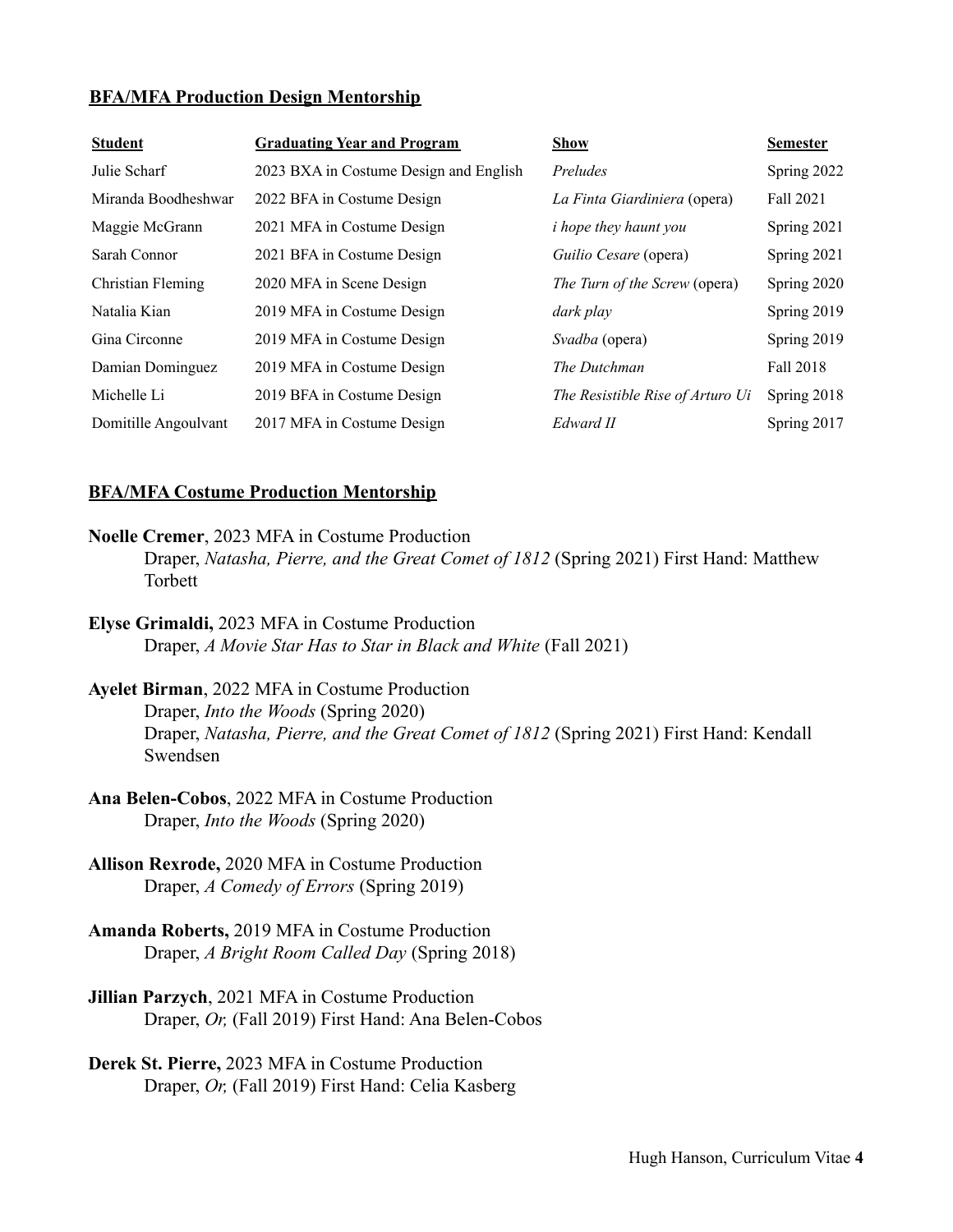**Gina Cercone**, 2019 MFA in Costume Design Draper, *Wife U* (Spring 2017)

## **Amanda Roberts**, 2019 MFA in Costume Production

Advised the first-hand process for *The Three Musketeers* (Spring 2017), draping process for *Edward II* (Spring 2017)

## **Sylvi Re**, 2018 MFA in Costume Production

Advised the draping process for *The Three Musketeers* (Spring 2017), *Playboy of the Western World* (Fall 2016), *Anthony & Cleopatra* (Spring 2016)

## **Marla Parker**, 2017 MFA in Costume Design

Advised the draping process for *Playboy of the Western World* (Fall 2016)

## **Tessa Barlotta**, 2018 MFA in Costume Production

Advised the draping process for *The Three Musketeers* (Spring 2017), *Playboy of the Western World* (Fall 2016), *Anthony & Cleopatra* (Spring 2016)

# **Teaching: Lectures, Seminars, Presentations and Workshops**

2019 **Shakespeare Theatre of NJ,** Introduction to Ballet and Its Costume

- 2018 **Shakespeare Theatre of NJ,** Introduction to Historical Tailoring
- July 2013 **Shakespeare Theatre of NJ**, ProTraining Program, Bonnie Monte, Director The Daunting Project. Lecture/demo for graduate and undergrad costume interns breaking down the construction process of five highly complicated costumes.
- July 2013 **Colorado Shakespeare Festival**, Production Intern Company, Tim Orr, Director Craft Presentation: Armor for Movement. Lecture/demo for production interns illustrating techniques developed by me for armor in Broadway's *Cinderella*. The shop was using the techniques to build armor for my design of *Henry IV, Part One*. A fitting on Michael Winters as Falstaff was integrated into the lecture.
- June 2012 **University of Colorado Boulder**, Intro to Theatre, Jane Page, Professor Costume Design in Practice. Lecture on the basics of costume design, for undergrad non-majors, using my current design of *Macbeth* at Colorado Shakespeare Festival as an example. A fitting on Geoffrey Kent as a witch was integrated into the lecture.
- November 2003 **Indiana University**, Dept. of Theatre and Drama, Linda Pisano, Professor Millinery Workshop. Taught graduate level advanced millinery techniques, focusing on design interpretations, pattern making and construction in felt, fabric and straw, utilizing my millinery textbook draft as lecture substance.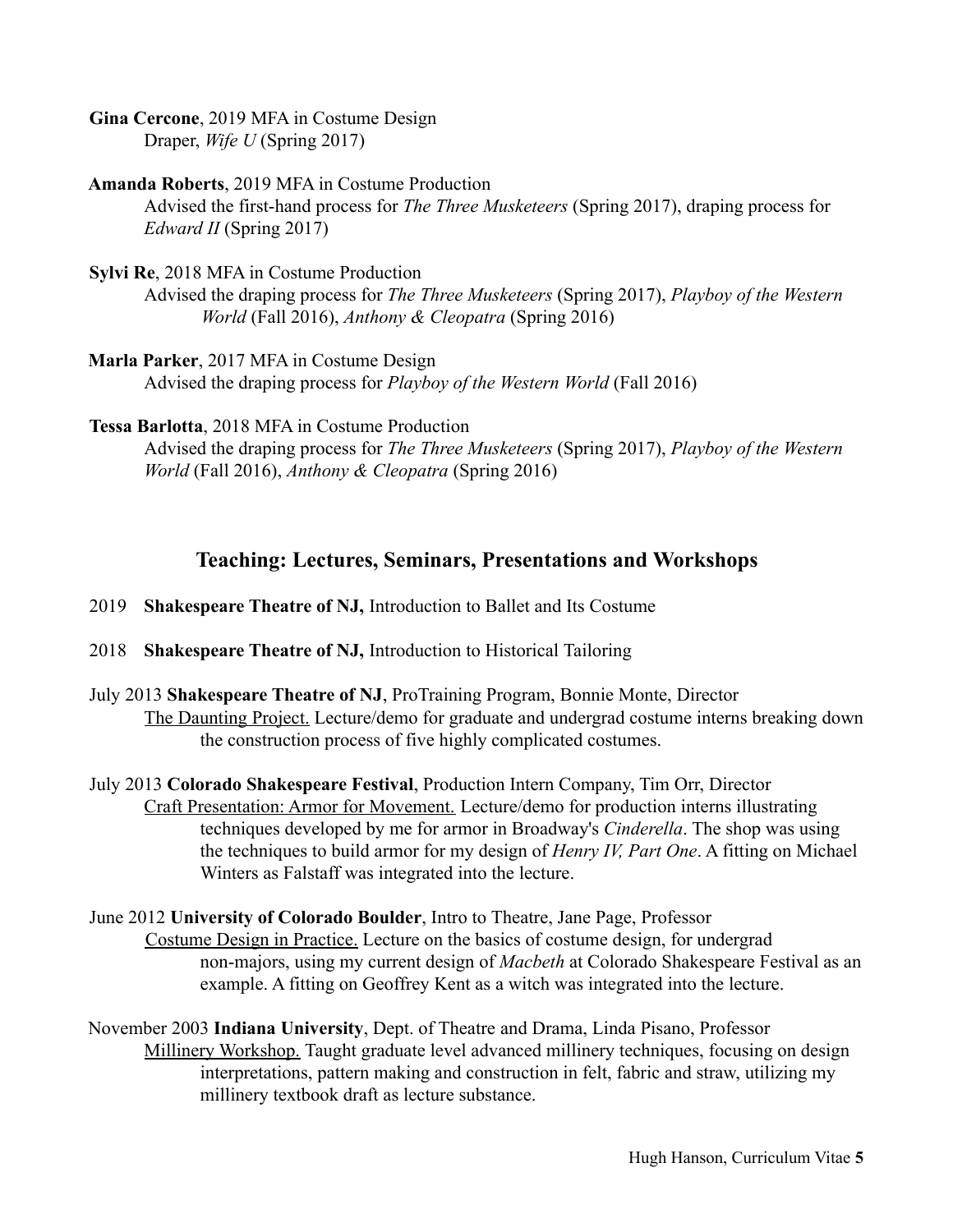## May 2000 **Diamond Head Theatre**, Costume Studio, Karen Wolfe, Manager

Millinery Workshop. Led a continuing education, hands-on seminar, focused on achieving a design selected by the participants.

# **Teaching: Adjuncts/Guests/Tours**

## **Carnegie Mellon University**

Spring 2022, 2020 - 2016 **Cynthia Settje**, Owner and Draper of Redthreaded

Corset Making. Invited Settje to be a virtual guest to discuss her corset making work during the corset portion of Advanced Artisan Draping, Advanced Designer Draping, Draping for the Designer II and Draping for the Artisan II.

Spring 2022 - 2016 **Kim Buetzow**, Draper at The Juilliard School

The Cutting Checklist. Invited Buetzow to be a virtual guest while students learned the particular methods for draping, fitting, marking out and cutting garments during the planning portion of Advanced Artisan Draping, Advanced Designer Draping, Draping for the Designer II and Draping for the Artisan II. .

## Spring 2021 **David Crittenden,** Freelance Digital Costume Specialist

Digitally Responsive Costumes. Worked with Crittenden to develop a half-semester course in designing and coding digital effects into wearable and cleanable costumes.

Spring 2020 **Sally Ann Parsons**, Owner and Operator of Parsons-Meares, Ltd. The Transforming Costume. Invited and worked with Parsons to develop and present a 2-day workshop on the design and implementation of trick costuming.

Fall 2016 **Micah List**, Owner and CEO of Neck and Tie, Co.

Tie Making. Recruited, budgeted, and scheduled List to spend a half day with the tailoring class students and others to teach them the basics of tie making as well as share about entrepreneurship.

#### Spring 2016 **Marianne Krostyne**, Owner and Draper of Krostyne Studios

A Preview of Anastasia. Negotiated a visit to Krostyne Studios and Krostyne to give current costume production students an inside view of a professional studio, procedures and techniques. At the time the studio was in the midst of making costumes for the Broadway tryout of the musical Anastasia.

Fall 2015 **Drs. Lalon & Theresa Alexander**, Owners of Elephant Embellishments Tambour Beading. Assisted in the setup of the studio and organized meals for guests.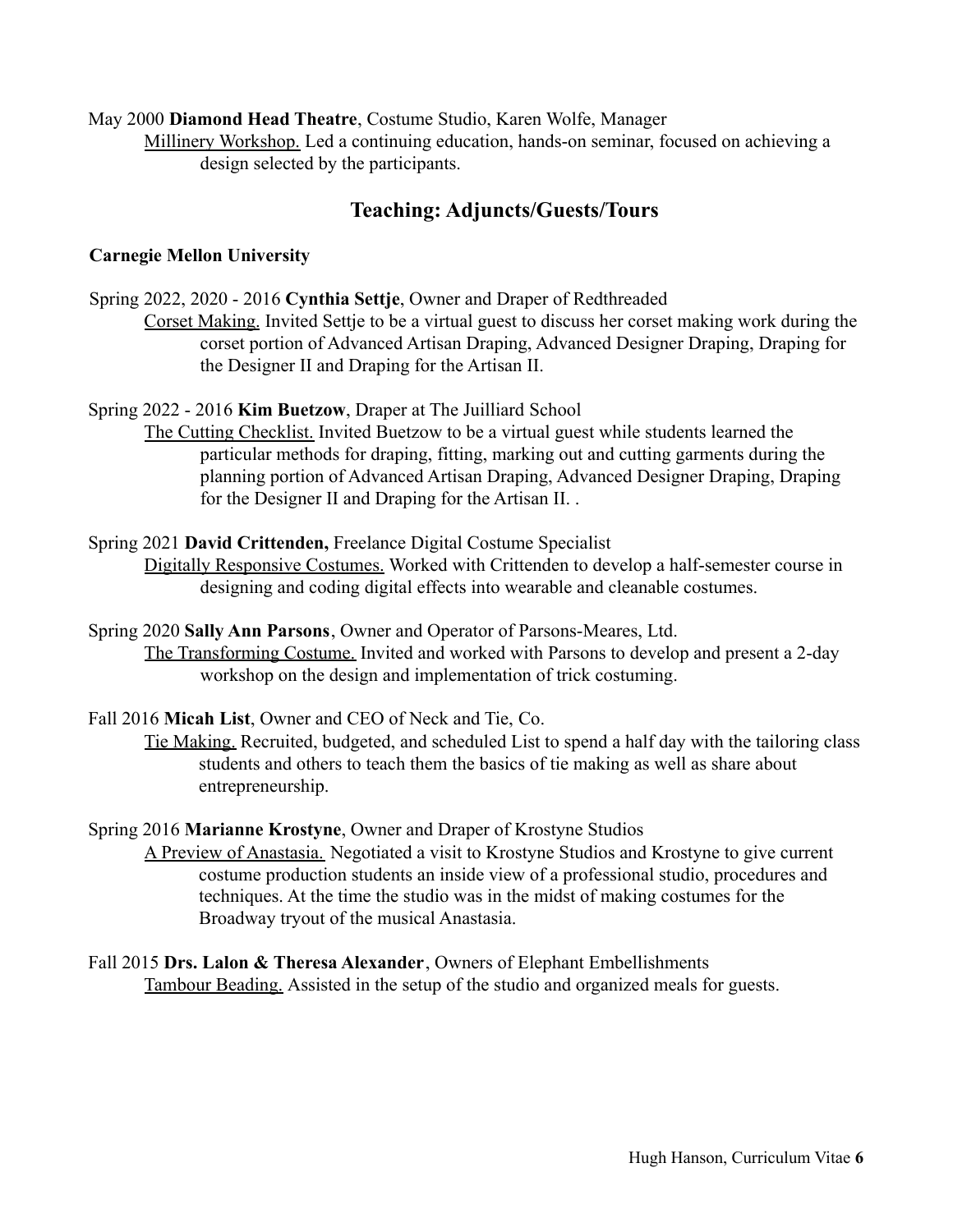# **Costume Production Employment**

# 1992 – 2014, **Carelli Costumes**, New York, NY

# **Broadway**

\*indicates worked on multiple productions (i.e. national tour, West End, Vegas, pre-Broadway tryout) ^indicates Tony Award for Best Costume Design

| Year | Production                   | <b>Designer</b>       | <b>Position</b>                  |
|------|------------------------------|-----------------------|----------------------------------|
|      | Meredith Willson's The Music |                       |                                  |
| 2020 | Man                          | Santo Loquasto        | Milliner                         |
| 2014 | Aladdin                      | Gregg Barnes          | Draper, Craftsperson             |
|      | <b>Amazing Grace</b>         | Toni-Leslie James     | Draper                           |
| 2013 | Romeo and Juliet             | Fabio Toblini         | Draper                           |
|      | Cinderella                   | William Ivey Long     | Draper, Armorer                  |
| 2012 | Newsies*                     | Jess Goldstein        | Draper                           |
|      | The Columnist                | Jess Goldstein        | Draper                           |
|      | Scandalous                   | Greg Poplyk           | Draper                           |
|      | The End of the Rainbow       | William Dudley        | Draper                           |
|      | The Mystery of Edwin Drood   | William Ivey Long     | Draper                           |
| 2011 | <b>Anything Goes</b>         | Martin Pakledinaz     | Draper, Milliner                 |
| 2010 | The Addams Family            | Julian Crouch         | Draper, Milliner                 |
|      | Elf                          | Gregg Barnes          | Draper, Milliner                 |
| 2009 | $9$ to 5                     | William Ivey Long     | Draper, Milliner, Leatherworker  |
|      | Ragtime                      | Santo Loquasto        | Milliner                         |
|      | Exit the King                | Dale Ferguson         | Crown-maker                      |
| 2008 | Gypsy                        | Martin Pakledinaz     | Milliner, Custom Flower-maker    |
|      | Cry Baby                     | Catherine Zuber       | Milliner                         |
|      | Pal Joey                     | William Ivey Long     | Draper, Milliner                 |
| 2007 | Young Frankenstein           | William Ivey Long     | Draper, Milliner, Trick Costumer |
|      | The Pirate Queen             | Martin Pakledinaz     | Draper, Leatherworker            |
|      | Pygmalion                    | Jonathan Fensom       | Draper                           |
|      | Grease                       | Martin Pakledinaz     | Draper, Milliner                 |
|      | Lovemusik                    | Judith Dolan          | Draper                           |
|      | Legally Blonde               | Gregg Barnes          | Draper                           |
|      | Coram Boy                    | Melly Still, Ti Green | Draper                           |
|      | Curtains                     | William Ivey Long     | Draper, Leatherworker            |
|      | Cymbeline                    | Jess Goldstein        | Draper, Milliner, Crown-maker    |
| 2006 | The Drowsy Chaperone*^       | Gregg Barnes          | Draper, Milliner                 |
|      |                              |                       |                                  |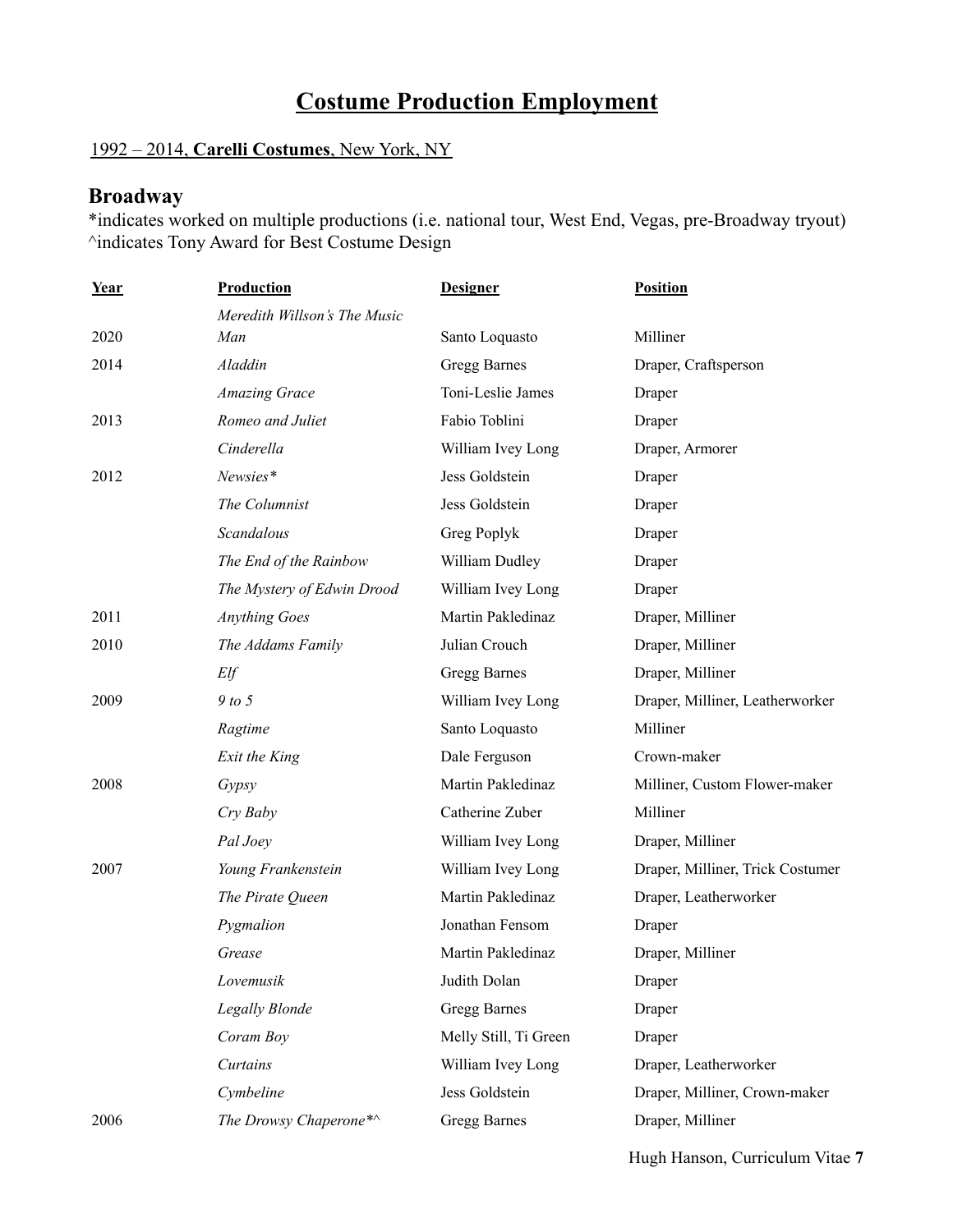|      | The Pajama Game            | Martin Pakledinaz                            | Draper                                  |
|------|----------------------------|----------------------------------------------|-----------------------------------------|
|      | The Coast of Utopia^       | Catherine Zuber                              | Milliner                                |
|      | The Apple Tree             | Jess Goldstein                               | Draper, Milliner                        |
|      | Awake and Sing^            | Catherine Zuber                              | Milliner, Fake Artificial<br>Limb-maker |
| 2005 | Jersey Boys*               | Jess Goldstein                               | Draper                                  |
|      | On the Twentieth Century   | William Ivey Long                            | Milliner                                |
|      | Dirty Rotten Scoundrels*^  | Gregg Barnes                                 | Draper, Milliner                        |
|      | The Light in the Piazza*^  | Catherine Zuber                              | Milliner                                |
|      | The Woman in White         | William Dudley                               | Milliner                                |
|      | Little Women               | Catherine Zuber                              | Milliner                                |
|      | The Rivals $\wedge$        | Jess Goldstein                               | Draper, Milliner                        |
|      | Doubt                      | Catherine Zuber                              | Milliner                                |
|      | Chitty Chitty Bang Bang    | Anthony Ward                                 | Draper, Milliner                        |
|      | Spamalot*                  | Tim Hatley                                   | Draper, Milliner, Trick Costumer        |
| 2004 | La Cage aux Folles         | William Ivey Long                            | Draper, Milliner                        |
|      | Dracula, The Musical       | Catherine Zuber                              | Milliner                                |
|      | The Frogs                  | William Ivey Long                            | Draper, Milliner, Trick Costumer        |
|      | Sixteen Wounded            | Francis O'Connor                             | Milliner, Pregnancy Pad-maker           |
|      | <b>Bombay Dreams</b>       | Mark Thompson                                | Draper, Milliner                        |
| 2003 | The Boy From Oz            | William Ivey Long                            | Draper, Milliner                        |
|      | Taboo                      | Bobby Pearce, Mike Nicholls Draper, Milliner |                                         |
|      | Gypsy                      | Tony Ward                                    | Draper, Milliner, Trick Costumer        |
|      | Never Gonna Dance          | William Ivey Long                            | Draper, Milliner, Trick Costumer        |
|      | Henry IV, Parts One & Two  | Jess Goldstein                               | Crown- and Chain-of-office-maker        |
| 2002 | Thoroughly Modern Millie*^ | Martin Pakledinaz                            | Draper, Milliner                        |
|      | The Elephant Man           | Santo Loquasto                               | Milliner                                |
|      | The Boys from Syracuse     | Martin Pakledinaz                            | Milliner                                |
|      | Dinner at Eight^           | Catherine Zuber                              | Milliner                                |
|      | Flower Drum Song*          | Gregg Barnes                                 | Draper, Milliner                        |
|      | Movin' Out                 | <b>Suzy Benzinger</b>                        | Draper                                  |
| 2001 | <b>Bells Are Ringing</b>   | David Woolard                                | Draper                                  |
|      | Design for Living          | <b>Bruce Pask</b>                            | Draper                                  |
|      | 42nd Street                | Roger Kirk                                   | Draper                                  |
|      | Dance of Death             | Santo Loquasto                               | Milliner                                |
|      | Mamma Mia*                 | Mark Thompson                                | Draper                                  |
| 2000 | The Wild Party             | Toni-Leslie James                            | Draper                                  |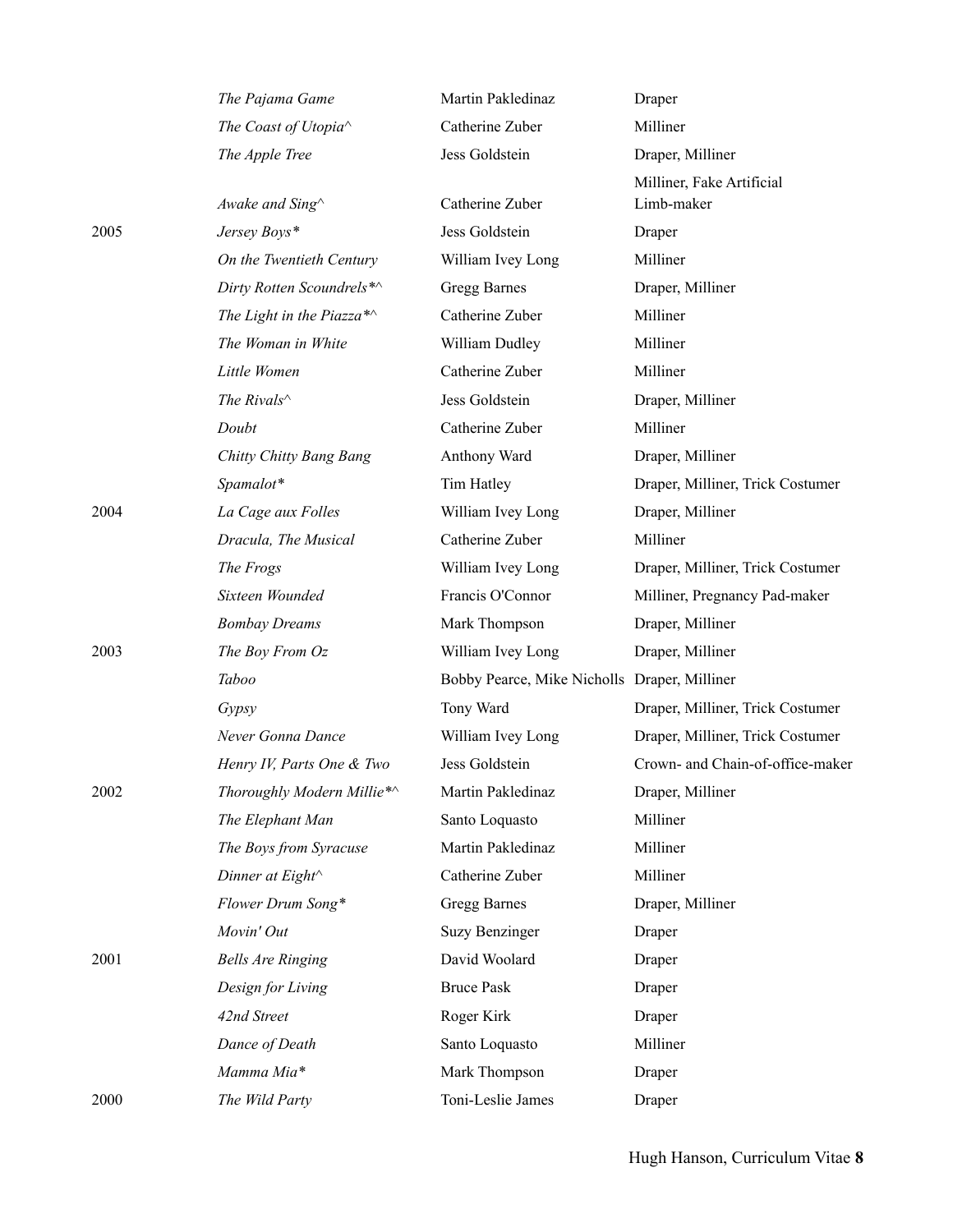|      | Seussical                                  | William Ivey Long    | Milliner                         |
|------|--------------------------------------------|----------------------|----------------------------------|
|      | The Rocky Horror Show                      | David Woolard        | Draper, Milliner                 |
|      | Jesus Christ Superstar                     | Roger Kirk           | Draper                           |
| 1999 | Kiss Me, Kate*^                            | Martin Pakledinaz    | Draper, Donkey Body-maker        |
|      | The Lion in Winter                         | Michael Krass        | Draper                           |
|      | Marie Christine                            | Toni-Leslie James    | Draper                           |
|      | You're a Good Man, Charlie<br><b>Brown</b> | Michael Krass        | Draper, Milliner                 |
| 1998 | Footloose*                                 | Toni-Leslie James    | Draper                           |
|      | <b>High Society</b>                        | Jane Greenwood       | Milliner                         |
|      | Swan Lake^                                 | Lez Brotherston      | Draper, Milliner                 |
|      | Titanic                                    | <b>Stewart Laing</b> | Draper                           |
| 1997 | Jekyll and Hyde*                           | Ann Curtis           | Draper                           |
|      | The Scarlet Pimpernel                      | Jane Greenwood       | Draper, Milliner, Trick Costumer |
|      | Candide <sup>^</sup>                       | Judith Dolan         | Draper                           |
| 1996 | The King and $I^{\wedge}$                  | Roger Kirk           | Draper, Milliner, Leatherworker  |
|      | Chicago                                    | William Ivey Long    | Draper                           |
|      | Rent*                                      | Angela Wendt         | Draper                           |
|      | Once Upon a Mattress                       | Jane Greenwood       | Draper, Trick Costumer           |
| 1995 | Victor/Victoria                            | Willa Kim            | Draper                           |
|      | Swinging on a Star                         | <b>Judy Dearing</b>  | Draper                           |
|      | Phantom of the Opera*                      | Maria Bjornson       | Draper, Body Padding-maker       |

# **Feature Films**

| Year | <u>Film</u>                        | <b>Distributor</b> | <b>Designer</b>    | <b>Position</b>  |
|------|------------------------------------|--------------------|--------------------|------------------|
| 2012 | Mirror, Mirror                     | Relativity Media   | Eiko Ishioka       | Draper, Milliner |
| 2011 | Mildred Pierce                     | <b>HBO</b> Films   | Ann Roth           | Milliner         |
| 2009 | Julia and Julia                    | Columbia Pictures  | Ann Roth           | Milliner         |
|      | Center Stage                       | Columbia Pictures  | <b>Ruth Myers</b>  | Draper           |
| 2008 | Doubt                              | Miramax            | Ann Roth           | Milliner         |
|      | Sisterhood of the Traveling Pants, |                    |                    |                  |
|      | Pt. Two                            | Warner Bros.       | Dona Granata       | Draper           |
| 2003 | Angels in America                  | <b>HBO</b> Films   | Ann Roth           | Milliner         |
|      | Elf                                | New Line Cinema    | Laura Jean Shannon | Milliner         |
| 1996 | The Mirror Has Two Faces           | TriStar            | Theoni Aldredge    | Draper, Milliner |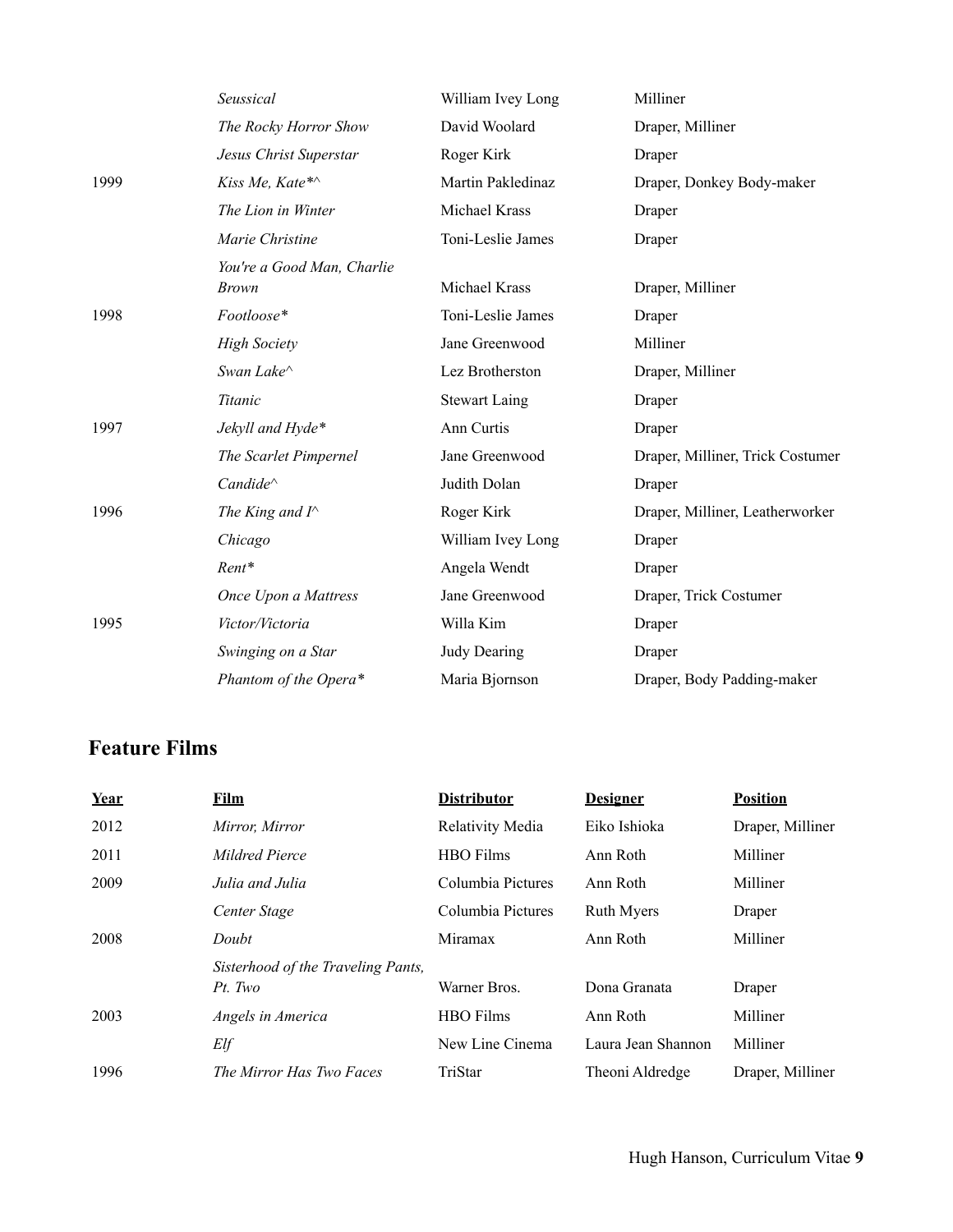# **Regional Theatre, Off-Broadway, and Tours**

| <u>Year</u> | <b>Production</b>                 | <b>Designer</b>       | <b>Position</b>                        | <b>Producing Organization</b>                        |
|-------------|-----------------------------------|-----------------------|----------------------------------------|------------------------------------------------------|
|             |                                   | Martin                |                                        |                                                      |
| 2011        | Christmas Spectacular             | Pakledinaz            | Draper, Milliner                       | Radio City Music Hall                                |
| 2010        | Madagascar Live! (tour)           | Gregg Barnes          | Draper, Milliner, Foam<br>Head Builder | Dreamworks and Stage<br><b>Entertainment Touring</b> |
| 2009        | The Bacchae                       | Kaye Voyce            | Milliner                               | The New York Public Theatre                          |
|             | The Torch Bearers                 | Jonathan Bixby Draper |                                        | The Acting Company                                   |
|             | Minsky's                          | Gregg Barnes          | Draper, Milliner                       | <b>Center Theatre Group</b>                          |
|             | Peepshow                          | Gregg Barnes          | Milliner                               | Planet Hollywood Vegas                               |
|             | Trip of Love (tour)               | Gregg Barnes          | Draper, Milliner                       | The Shubert Organization                             |
| 2008        | An American in Paris              | Carrie Robbins        | Draper                                 | The Alley Theatre                                    |
|             | The Lost Colony                   | William Ivey<br>Long  | Draper, Milliner,<br>Crown-maker       | Waterside Theatre                                    |
|             | Hot Mikado                        | Mariann<br>Verheyen   | Draper, Milliner                       | Ford's Theatre                                       |
| 2007        | <b>Glorious</b> Ones              | Mara<br>Blumenfeld    | Milliner                               | Lincoln Center                                       |
|             | Celia                             | Haydee<br>Morales     | Draper                                 | New World Stages                                     |
| 2006        | The House of Bernarda<br>Alba     | Toni-Leslie<br>James  | Draper                                 | Lincoln Center                                       |
|             |                                   | Catherine             |                                        |                                                      |
|             | The House in Town                 | Zuber                 | Milliner                               | Lincoln Center                                       |
|             | Dr. Dolittle (tour)               | Dona Granata          | Draper, Milliner                       | <b>Nederlander Presentations</b>                     |
|             | Jesus Christ Superstar            | Greg Poplyk           | Draper, Milliner                       | North Shore Music Theatre                            |
| 2005        | His Girl Friday                   | Jess Goldstein        | Milliner                               | The Guthrie Theatre                                  |
|             | <b>Leading Ladies</b>             | Judith Dolan          | Draper                                 | Ford's Theatre                                       |
|             | Mambo Kings Play Songs<br>of Love | Ann Roth              | Draper, Milliner                       | Golden Gate Theatre                                  |
|             | Dora, the Explorer (tour)         | Gregg Barnes          | Milliner                               | Nickelodeon and Koba<br>Entertainment                |
|             |                                   | Eduardo               |                                        |                                                      |
| 2004        | Mack and Mabel                    | Sicangco              | Draper                                 | The Goodspeed Opera House                            |
|             | Big Bill                          | Jess Goldstein        | Draper, Milliner                       | Lincoln Center                                       |
|             | Children of Eden                  | Mariann<br>Verheyen   | Mask-maker                             | Ford's Theatre                                       |
|             | Yankee Doodle Dandy               | Greg Poplyk           | Draper, Milliner                       | 5th Avenue Theatre                                   |
| 2003        | Sinatra Songs                     | Gregg Barnes          | Draper                                 | Radio City Music Hall                                |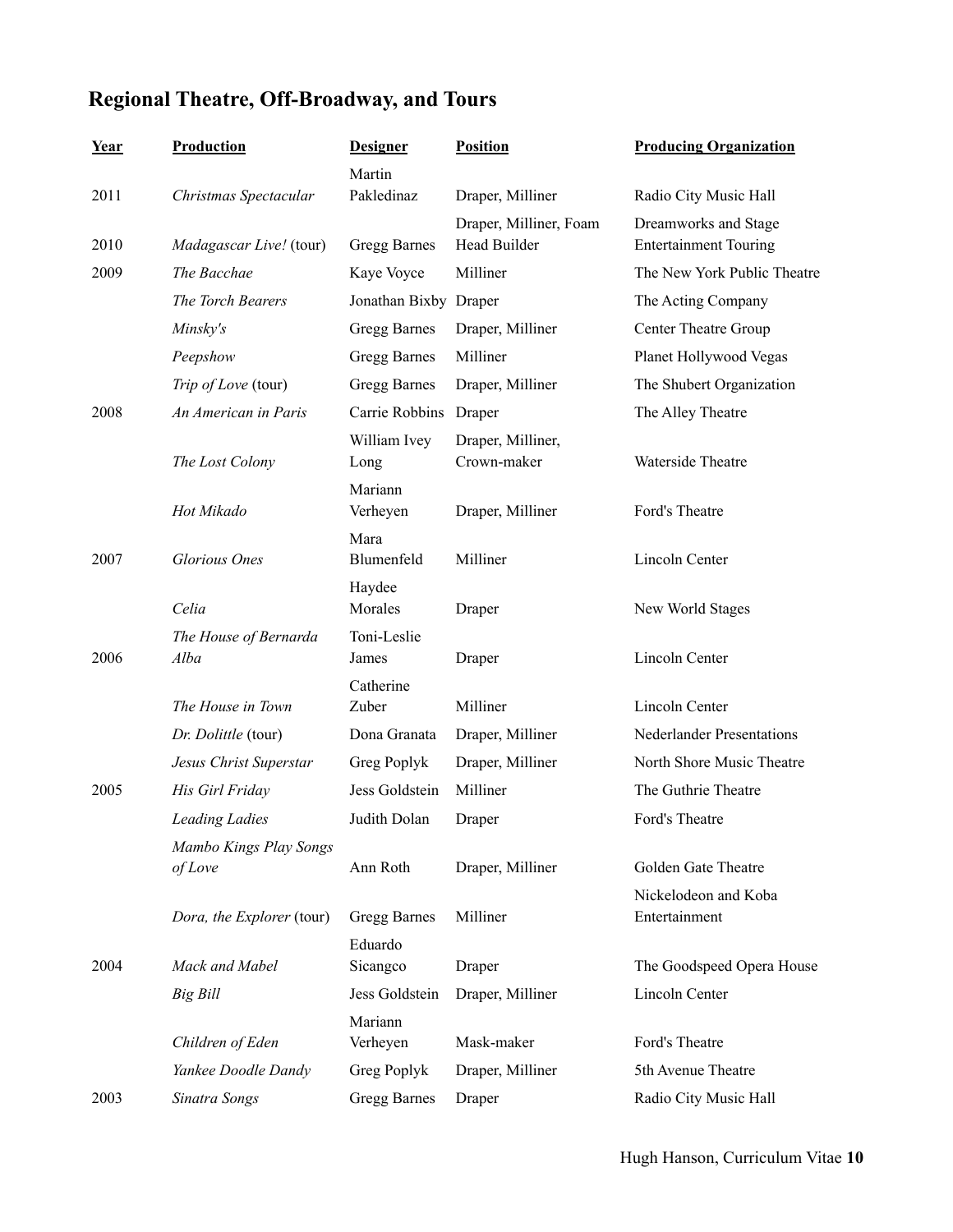|      | Christmas Spectacular                | Gregg Barnes          | Milliner                                      | Radio City Music Hall                   |
|------|--------------------------------------|-----------------------|-----------------------------------------------|-----------------------------------------|
|      | 1776                                 | Mariann<br>Verheyen   | Draper, Milliner                              | Ford's Theatre                          |
|      | Some Like it Hot (tour)              | Suzy Benzinger Draper |                                               | Spolan and Masters Productions          |
| 2002 | Hot Mikado                           | Mariann<br>Verheyen   | Draper, Milliner                              | Ford's Theatre                          |
|      | My Fair Lady                         | Greg Poplyk           | Draper, Milliner                              | The Papermill Playhouse                 |
|      | Lady in the Dark                     | David Belagou Draper  |                                               | The Prince Music Theatre                |
| 2001 | Cinderella (tour)                    | Pamela<br>Scofield    | Draper, Milliner                              | <b>NETworks Presentations</b>           |
|      | South Pacific (tour)                 | Gregg Barnes          | Draper                                        | <b>Nederlander Presentations</b>        |
|      | The Who's Tommy (tour)               | <b>Bobby Pierce</b>   | Draper                                        | <b>NETworks Presentations</b>           |
| 2000 | The Rivals                           | Michael Krass         | Draper                                        | The Acting Company                      |
|      | Copacabana (tour)                    |                       | David Woolard Draper, Milliner                | The Paradigm Group                      |
| 1999 | The Donkey Show at El<br>Flamingo    |                       | David Woolard Draper, Milliner                | Project 400                             |
|      | <b>Wuthering Heights</b>             | Gregg Barnes          | Draper, Milliner                              | The Papermill Playhouse                 |
|      | Blue's Clues (tour)                  | Gregg Barnes          | Foam Body Builder                             | Nickelodeon                             |
| 1998 | Follies                              | Gregg Barnes          | Draper                                        | The Papermill Playhouse                 |
| 1997 | Man of La Mancha                     | Gregg Barnes          | Draper                                        | The Papermill Playhouse                 |
|      | Rugrats - A Live Adventure<br>(tour) | <b>Gregg Barnes</b>   | Draper, Milliner, Foam<br><b>Body Builder</b> | Nickelodeon                             |
|      | Jane Eyre                            | Gregg Barnes          | Draper                                        | The Papermill Playhouse                 |
|      | The Wizard of $Oz$                   | Gregg Barnes          | Draper, Milliner                              | The Theatre at Madison Square<br>Garden |
| 1996 | Zombie Prom                          | Gregg Barnes          | Draper                                        | Variety Arts Theatre                    |
| 1995 | Nine                                 | Gregg Barnes          | Draper                                        | The Papermill Playhouse                 |

# **Opera**

| Year | <b>Production</b>              | <b>Designer</b> | <b>Position</b>  | <b>Producing Organization</b> |
|------|--------------------------------|-----------------|------------------|-------------------------------|
| 2014 | <b>Facing Goya</b>             | Anita Yavich    | Craftsperson     | The Spoleto Festival USA      |
| 2012 | The Makropulos Case            | Dona Granata    | Draper           | The Metropolitan Opera        |
| 2011 | The Medium                     | John Pascoe     | Draper, Milliner | The Spoleto Festival USA      |
|      | La Fille du Regiment           | Laurent Pelly   | Draper           | The Metropolitan Opera        |
| 2010 | Flora                          | John Pascoe     | Draper, Milliner | The Spoleto Festival USA      |
| 2009 | Louise                         | Kaye Voyce      | Milliner         | The Spoleto Festival USA      |
|      | Abduction from the<br>Seraglio | David Zinn      | Draper, Milliner | The Chicago Lyric Opera       |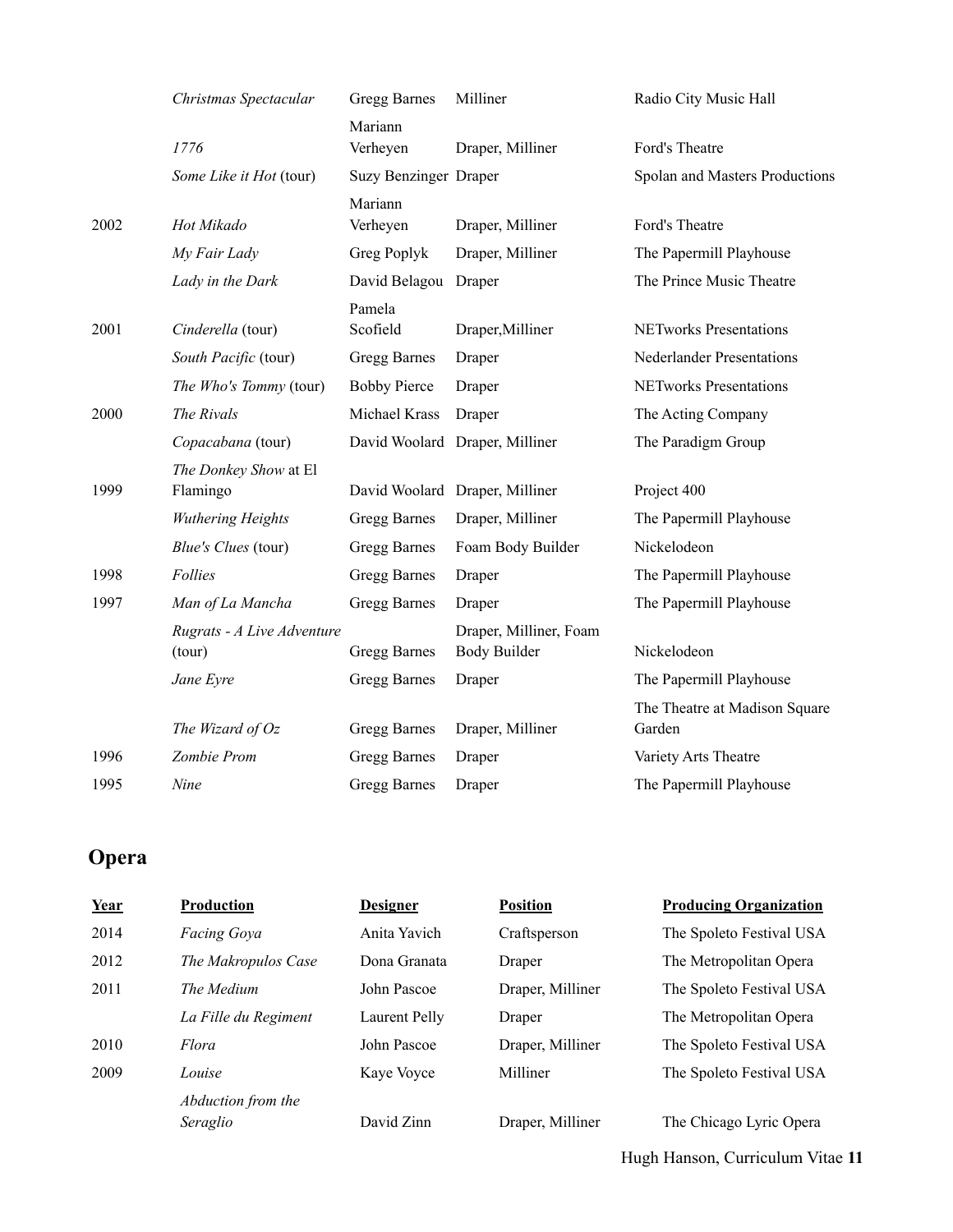| 2008 | Lucrezia Borgia                       | John Pascoe                  | Draper, Milliner, Jeweler Opera   | The Washington National  |
|------|---------------------------------------|------------------------------|-----------------------------------|--------------------------|
|      | Das Liebesverbot                      | Kaye Voyce                   | Draper                            | Glimmerglass Opera       |
|      | Amistad                               |                              |                                   |                          |
|      |                                       | Kaye Voyce                   | Draper                            | The Spoleto Festival USA |
| 2007 | Faustus: The Last Night               | David Zinn                   | Draper, Milliner,<br>Craftsperson | The Spoleto Festival USA |
|      | Il Trittico                           | Jess Goldstein               | Milliner                          | The Metropolitan Opera   |
|      | Hansel and Gretel                     | John McFarlane               | Foam head builder                 | The Metropolitan Opera   |
| 2006 | Don Giovanni                          | Falk Bauer                   | Milliner                          | The Spoleto Festival USA |
|      | Il Trovatore                          | Brigitte Reiffenstuel Draper |                                   | The Metropolitan Opera   |
|      | Barbiere Di Seville                   | Catherine Zuber              | Milliner                          | The Metropolitan Opera   |
| 2004 | Salsipuedes                           | Constance Hoffman            | Milliner                          | Houston Grand Opera      |
|      | The End of the Affair                 | Jess Goldstein               | Draper, Milliner                  | Houston Grand Opera      |
| 2003 | The Little Prince                     | Maria Bjornson               | Trick costumer                    | Houston Grand Opera      |
| 2002 | Flying Dutchman                       | Anita Yavich                 | Draper                            | The Spoleto Festival USA |
|      | Luisa Miller                          | Santo Loquasto               | Milliner                          | The Metropolitan Opera   |
| 2001 | Gloriana                              | Madeline Boyd                | Draper                            | Central City Opera       |
| 2000 | Luisa Miller                          | Kaye Voyce                   | Draper, Milliner                  | The Spoleto Festival USA |
|      | Countess Maritza                      |                              |                                   |                          |
| 1999 | (remount)                             | Dona Granata                 | Draper                            | The Santa Fe Opera       |
| 1998 | Mourning Becomes Elektra Liviu Ciulei |                              | Milliner                          | The Chicago Lyric Opera  |
|      | Jenufa                                | Agostine Cavalca             | Draper                            | The Spoleto Festival USA |
| 1997 | Curlew River                          | Anita Yavich                 | Draper                            | The Spoleto Festival USA |
|      | <b>Pearl Fishers</b>                  | <b>Scott Marr</b>            | Milliner                          | The Chicago Lyric Opera  |
|      | Norma                                 | Martin Pakledinaz            | Milliner                          | The Chicago Lyric Opera  |
|      | Nabucco                               | Jane Greenwood               | Draper, Milliner                  | The Chicago Lyric Opera  |
|      | The Excursions of Mr.                 |                              |                                   |                          |
| 1996 | Broucek                               | John McLaine                 | Draper, Milliner                  | The Spoleto Festival USA |
| 1995 | Countess Maritza                      | Dona Granata                 | Draper                            | The Santa Fe Opera       |

# **Ice Skating**

| <b>Position</b> |
|-----------------|
| Draper          |
| Draper          |
|                 |
| Draper          |
| Draper          |
|                 |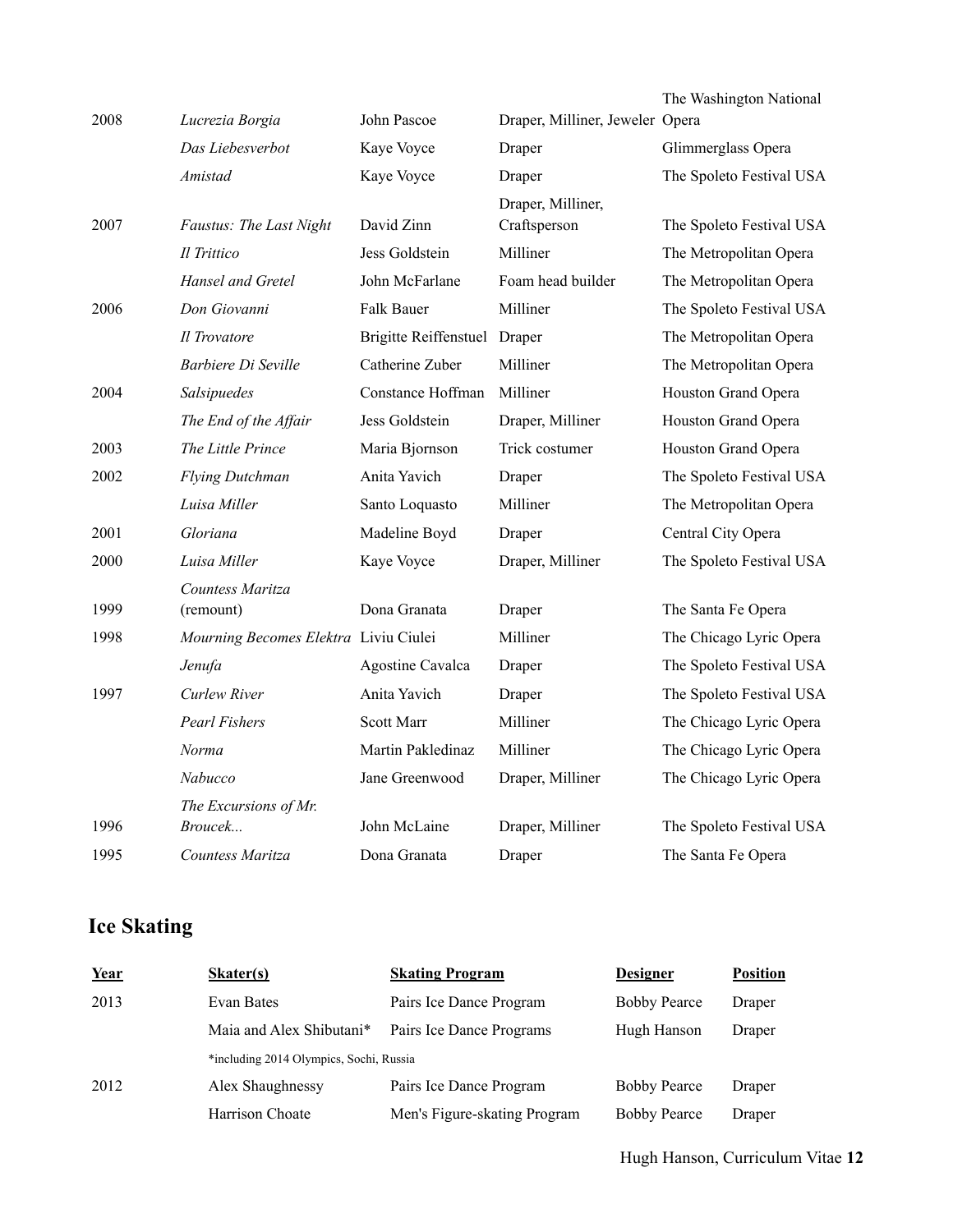|      | Maia and Alex Shibutani | <b>Ice Dance Programs</b> | Hugh Hanson         | Draper |
|------|-------------------------|---------------------------|---------------------|--------|
| 2011 | Maia and Alex Shibutani | Ice Dance Programs        | Hugh Hanson         | Draper |
| 2010 | Siobhan Heekin-Canedy   | Pairs Ice Dance Program   | <b>Bobby Pearce</b> | Draper |
|      | Maia and Alex Shibutani | <b>Ice Dance Programs</b> | Hugh Hanson         | Draper |
| 2009 | Maia and Alex Shibutani | <b>Ice Dance Programs</b> | Hugh Hanson         | Draper |
| 2008 | Maia and Alex Shibutani | <b>Ice Dance Programs</b> | Hugh Hanson         | Draper |
| 2007 | Maia and Alex Shibutani | Ice Dance Programs        | Hugh Hanson         | Draper |

# **Cruise Ship Shows**

| Year | Production               | <b>Designer</b>  | <b>Position</b>  | <b>Cruise Line</b> |
|------|--------------------------|------------------|------------------|--------------------|
| 2014 | Paradis                  | Eduardo Sicango  | Draper, Milliner | Norwegian          |
| 2013 | <i>Illusionarium</i>     | Eduardo Sicango  | Draper, Milliner | Norwegian          |
| 2012 | Elements                 | Eduardo Sicango  | Draper, Milliner | Norwegian          |
| 2009 | <i>Believe</i>           | Alejo Veitti     | Draper, Milliner | Disney             |
| 2001 | Golden Mickeys           | Mariann Verheyen | Draper, Milliner | Disney             |
| 1998 | Voyage of the Ghost Ship | Mariann Verheyen | Draper           | Disney             |

# **Dance**

| Year | <b>Production/Piece</b>  | <b>Designer</b>         | <b>Position</b>        | <b>Producing Organization</b> |
|------|--------------------------|-------------------------|------------------------|-------------------------------|
|      |                          |                         | Draper, Milliner, Mask |                               |
| 2012 | Don Quixote              | Martin Pakledinaz maker |                        | San Francisco Ballet          |
| 2011 | "Now Playing"            | Santo Loquasto          | Milliner               | Paul Taylor Dance<br>Company  |
|      |                          |                         |                        | Paul Taylor Dance             |
| 2010 | "Phantasmagoria"         | Santo Loquasto          | Milliner               | Company                       |
| 2008 | The Nutcracker           | Campbell Baird          | Draper                 | <b>Ballet Tennessee</b>       |
|      |                          |                         |                        | Paul Taylor Dance             |
| 2007 | "Los Sueños Que Repitan" | Santo Loquasto          | Milliner               | Company                       |
| 2006 | The Nutcracker           | Fabio Toblini           | Draper, Milliner       | Arizona Ballet                |
|      |                          |                         |                        | Paul Taylor Dance             |
| 2003 | Carmina Burana           | Santo Loquasto          | Milliner               | Company                       |
| 2002 | "Land of Nod"            | Greg Poplyk             | Draper                 | New York City Ballet          |
|      |                          |                         |                        | Paul Taylor Dance             |
| 2001 | "Antique Valentine"      | Santo Loquasto          | Milliner               | Company                       |
|      |                          |                         |                        | Paul Taylor Dance             |
|      | "Black Tuesday"          | Santo Loquasto          | Milliner               | Company                       |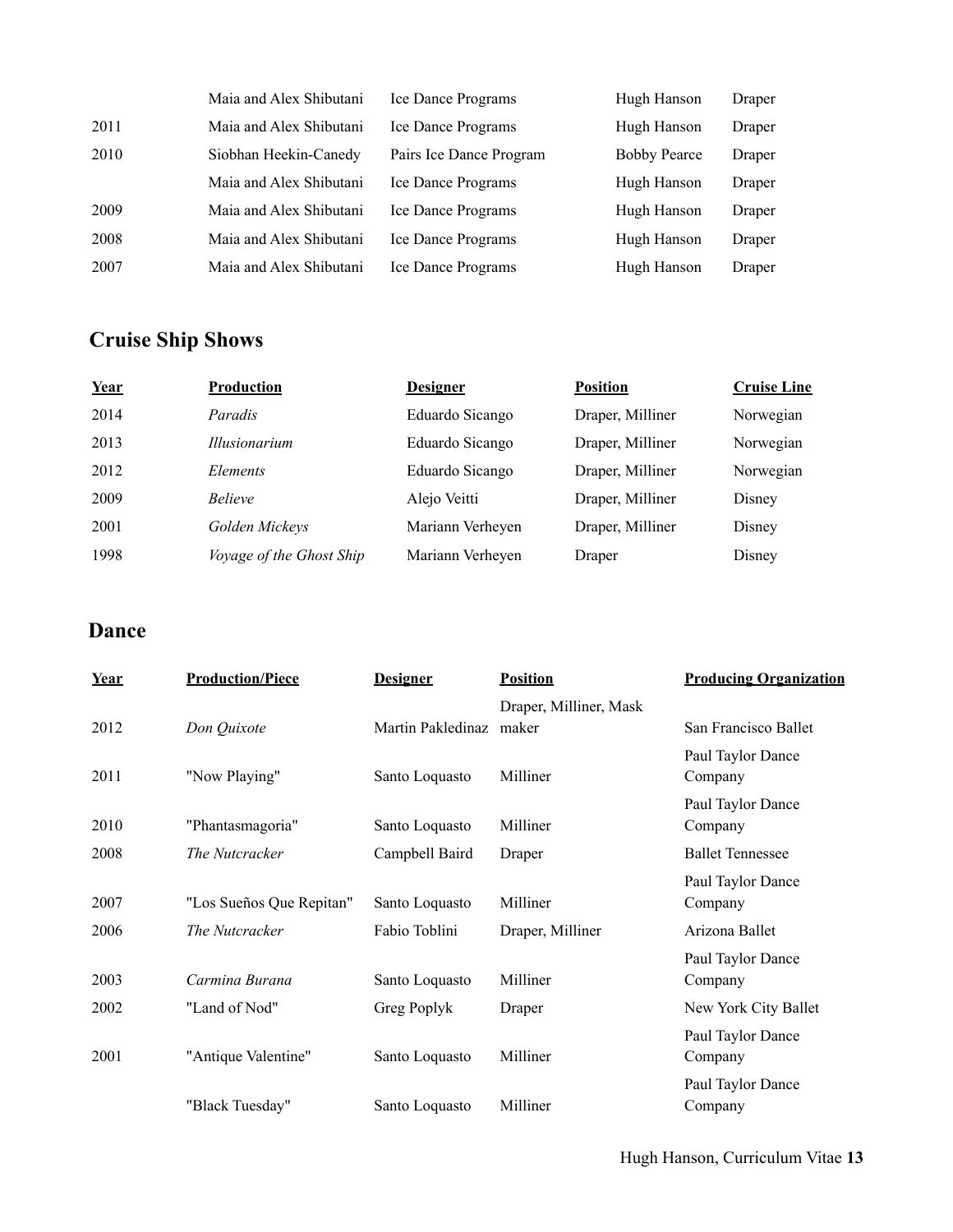| 2000 | "Fiends Angelical"                                | Santo Loquasto                     | Milliner         | Paul Taylor Dance<br>Company |
|------|---------------------------------------------------|------------------------------------|------------------|------------------------------|
|      | Rodeo                                             | Santo Loquasto                     | Milliner         | American Ballet Theatre      |
| 1999 | Butterfly/Mermaid Dancers David C. Woolard Draper |                                    |                  | Times Square 2000            |
| 1997 | "Riverside"                                       | Toni-Leslie James Draper, Milliner |                  | Alvin Ailey Dance Theatre    |
| 1996 | "Sweet Release"                                   | Gregg Barnes                       | Draper, Milliner | Alvin Ailey Dance Theatre    |

# **Circus**

| Year | <b>Production</b>       | <b>Designer</b> | <b>Position</b>  | <b>Circus</b>            |
|------|-------------------------|-----------------|------------------|--------------------------|
| 1999 | Kaleidoscope            | Gregg Barnes    | Draper           | Ringling Brothers Circus |
|      | <b>Belo and Friends</b> | David Belugou   | Draper, Milliner | Big Apple Circus         |
| 1998 | Happy On                | David Belugou   | Draper, Milliner | Big Apple Circus         |
| 1997 | Medicine Show           | David Belugou   | Draper, Milliner | Big Apple Circus         |

# **Concerts, Tours and Personal Appearances**

| Year | <b>Performer</b>  | <b>Event</b>              | <b>Designer</b>   | <b>Position</b>  |
|------|-------------------|---------------------------|-------------------|------------------|
| 2009 | Beyoncé           | Sasha Fierce (Tour)       | Thierry Mugler    | Draper           |
| 2008 | Joshua Bell       | Various Engagements       | Michele McDonald  | Draper, Fitter   |
| 2007 | Kristin Chenoweth | Met Opera Concert (debut) | Jess Goldstein    | Draper, Milliner |
| 2003 | Harvey Fierstein  | Macy's Thanksgiving Day   | William Ivey Long | Milliner         |

# **Shakespeare Theatre of New Jersey**, Madison, NJ

| Year | <b>Production</b>      | <b>Designer</b>   | <b>Position</b> |
|------|------------------------|-------------------|-----------------|
| 1992 | Macbeth                | Constance Hoffman | Draper          |
|      | The Cherry Orchard     | Hwa Park          | Draper          |
|      | Arms and The Man       | Hwa Park          | Draper          |
|      | Henry IV, Part One     | Hwa Park          | Draper          |
|      | Much Ado About Nothing | Hwa Park          | Draper          |

# **Shakespeare Theatre at the Folger**, Washington, DC

| <u>Year</u> | <b>Production</b>     | <b>Designer</b>      | <b>Position</b> |
|-------------|-----------------------|----------------------|-----------------|
| 1991        | King Lear             | Martin Pakledinaz    | Milliner        |
|             | <i>Othello</i>        | David Mickelson      | Milliner        |
| 1990        | <i>Fuente Ovejuna</i> |                      | Milliner        |
|             | Richard III           | Merrily Murray Walsh | Milliner        |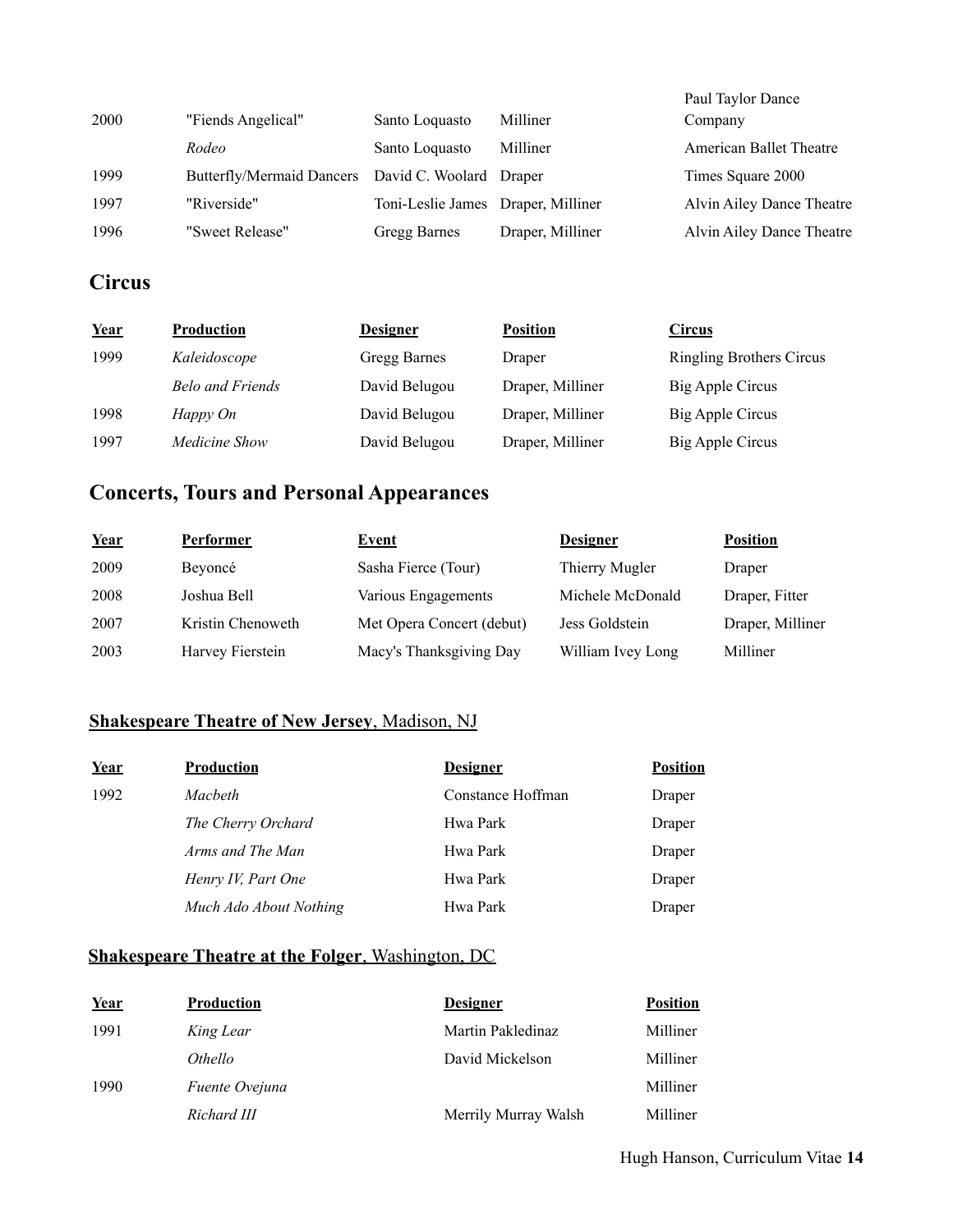# **Costume Design**

# **Pittsburgh Public Theatre**, Pittsburgh, PA

| Year | <b>Production</b>                              | <b>Director</b>    |
|------|------------------------------------------------|--------------------|
| 2022 | Agatha Christie's Murder on the Orient Express | Marya Sea Kaminski |
| 2019 | A Few Good Men                                 | Marya Sea Kaminski |
| 2019 | <i>Marjorie Prime</i>                          | Marya Sea Kaminski |

# **Portland Stage Company,** Portland, ME

| Year | <b>Production</b>                       | <b>Director</b>   |
|------|-----------------------------------------|-------------------|
| 2017 | Arsenic & Old Lace                      | Paul Mullins      |
| 2014 | Savannah Disputation                    | Paul Mullins      |
|      | The Whipping Man                        | Jade King Carroll |
|      | Words By The Ira Gershwin Songbook      | David Ellenstein  |
| 2013 | A Song at Twilight                      | Paul Mullins      |
|      | Wittenberg                              | Ron Botting       |
| 2012 | Heroes                                  | Paul Mullins      |
|      | The Color of Flesh                      | Daniel Burson     |
| 2011 | <i>The Center of Gravity (premiere)</i> | Paul Mullins      |

# **Colorado Shakespeare Festival**, Boulder, CO

| Year | <b>Production</b>                     | <b>Director</b>   |
|------|---------------------------------------|-------------------|
| 2019 | Romeo and Juliet                      | Christopher Duval |
| 2018 | Cyrano                                | Christopher Duval |
| 2017 | Hamlet                                | Carolyn Howarth   |
|      | Rosencrantz and Guildenstern are Dead | Tim Orr           |
| 2016 | Equivocation                          | Wendy Franz       |
|      | Troilus & Cressida                    | Carolyn Howarth   |
| 2015 | Henry $V$                             | Carolyn Howarth   |
|      | Wittenberg                            | Tim Orr           |
|      | Othello                               | Lisa Wolpe        |
|      | Much Ado About Nothing                | Jim Helsinger     |
| 2014 | Henry IV, Part One                    | Carolyn Howarth   |
|      | Merry Wives of Windsor                | Seth Panitch      |
|      | Macbeth                               | Jane Page         |
|      | Richard II                            | James Symons      |
| 2012 | Treasure Island                       | Carolyn Howarth   |
|      | Richard III                           | Tina Packer       |
|      |                                       |                   |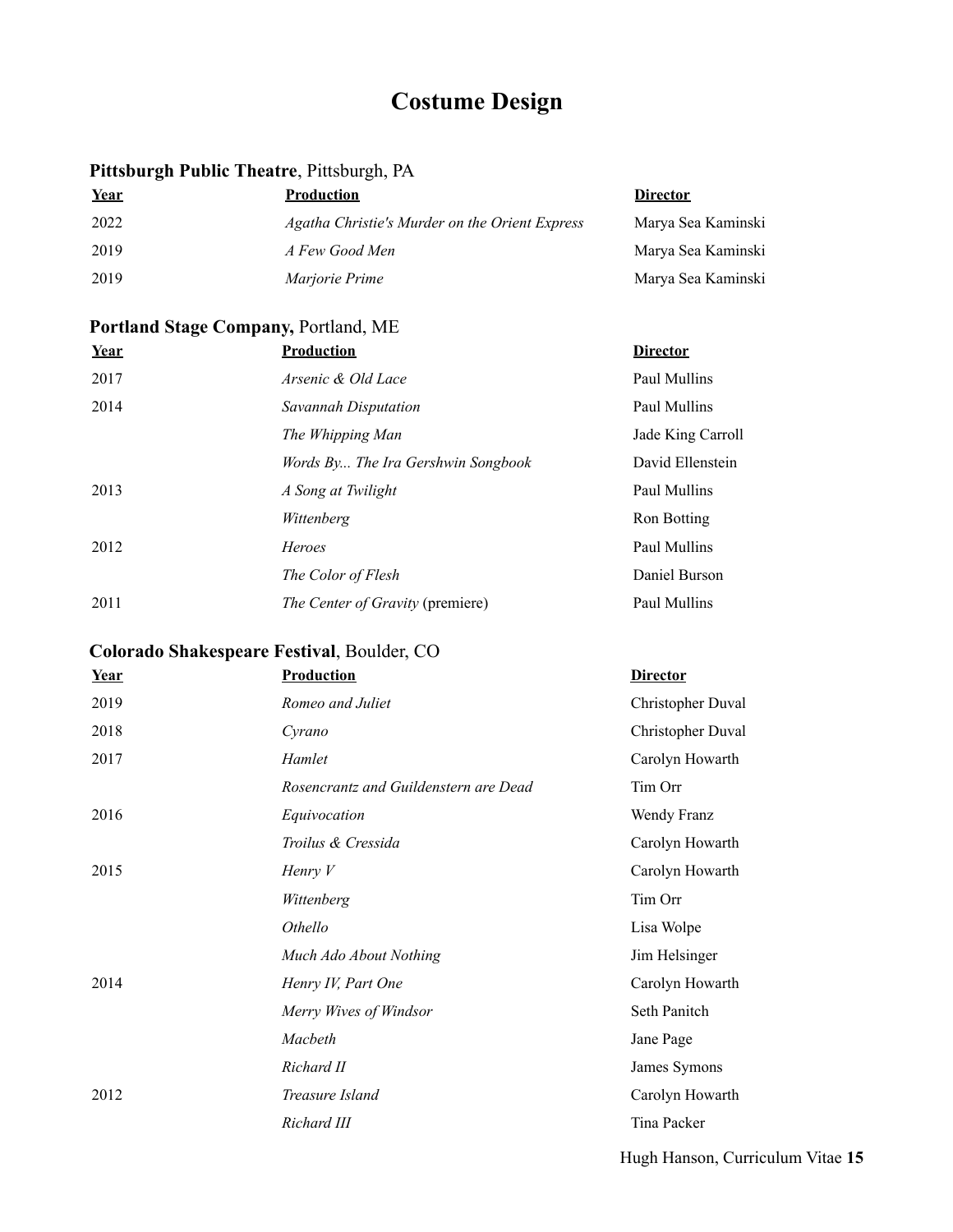*Comedy of Errors* Carolyn Howarth

| <u>Year</u> | Production                        | <b>Director</b>     |
|-------------|-----------------------------------|---------------------|
| 2019        | The Rainmaker                     | <b>Bonnie Monte</b> |
| 2018        | <b>Blithe Spirit</b>              | Victoria Mack       |
| 2016        | Exit the King                     | <b>Bonnie Monte</b> |
| 2014        | Henry VIII                        | Paul Mullins        |
|             | Wittenberg                        | Joe Discher         |
| 2013        | A Most Dangerous Woman (premiere) | Richard Maltby, Jr. |
| 2012        | Trelawny of the Wells             | <b>Bonnie Monte</b> |
| 2011        | A Christmas Carol                 | <b>Bonnie Monte</b> |
| 2010        | I Capture the Castle              | <b>Bonnie Monte</b> |
|             | The Lion in Winter                | Paul Mullins        |
|             | No Man's Land                     | <b>Bonnie Monte</b> |
| 2009        | Hamlet                            | <b>Bonnie Monte</b> |
| 2008        | A Streetcar Named Desire          | <b>Bonnie Monte</b> |
| 2006        | As You Like It                    | <b>Bonnie Monte</b> |
| 2004        | Richard II                        | Paul Mullins        |
| 2003        | The Glass Menagerie               | Robert Cuccioli     |
|             | Pirandello's Henry IV             | <b>Bonnie Monte</b> |
| 1998        | Travels with My Aunt              | Joe Discher         |
| 1995        | The Homecoming                    | <b>Bonnie Monte</b> |
| 1993        | Ghosts                            | <b>Bonnie Monte</b> |

# **Shakespeare Theatre of New Jersey**, Madison, NJ

## **Theatreworks**, Colorado Springs, CO

| Year | <b>Production</b> | <b>Director</b> |
|------|-------------------|-----------------|
| 2015 | The Liar          | Murray Ross     |
| 2014 | As You Like It    | Joe Discher     |

# **Ohi'a Productions**, Honolulu, HI - Lisa Matsumoto, former Artistic Director

| Year | <b>Production</b>                   | <b>Director</b> |
|------|-------------------------------------|-----------------|
| 2012 | <i>Superhero Smarts</i> (premiere)  | Reiko Ho        |
| 2005 | <i>Gary and Harry (premiere)</i>    | Lisa Matsumoto  |
| 2003 | <i>On Dragonfly Wings (revival)</i> | Lisa Matsumoto  |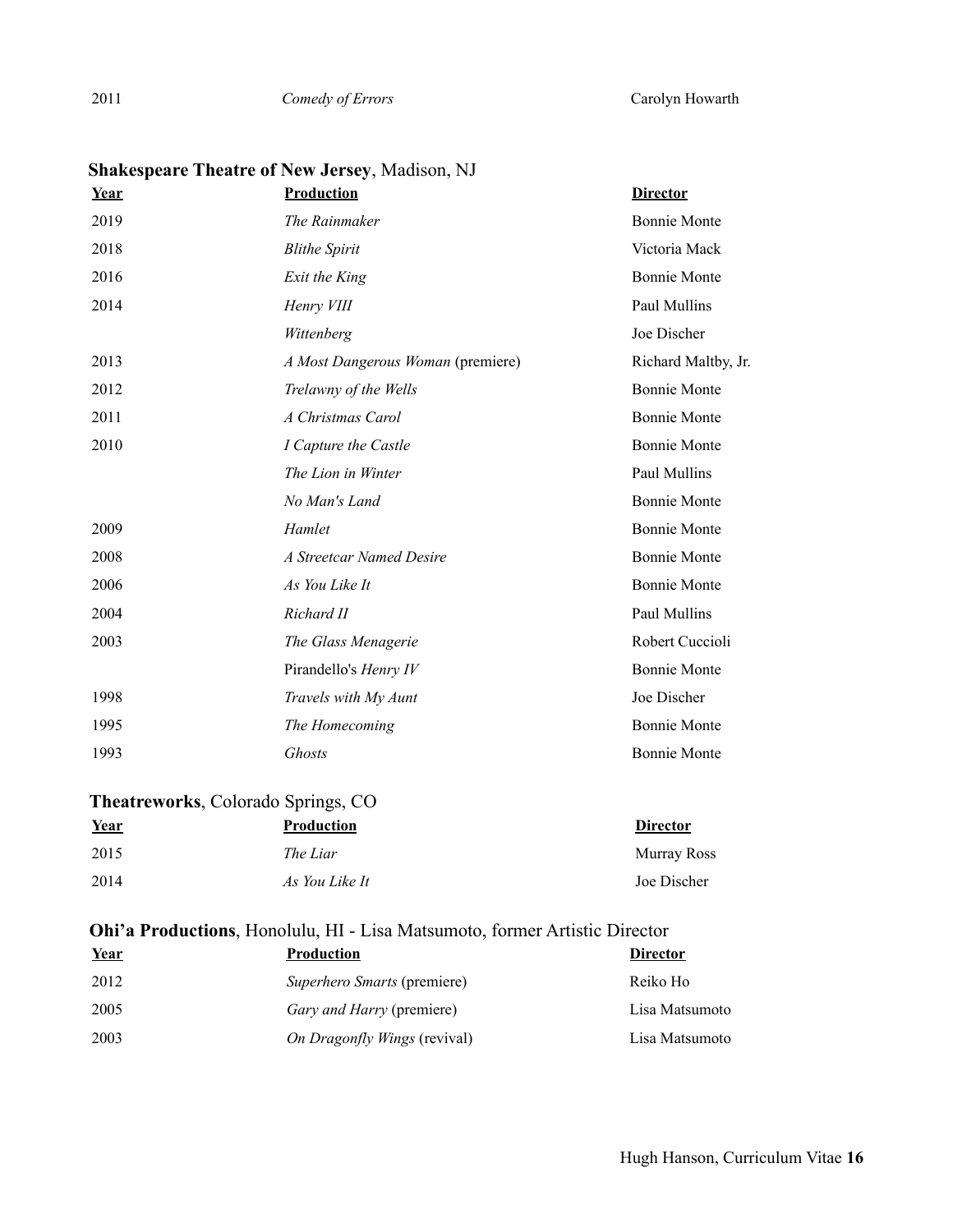# **George Street Playhouse**, New Brunswick, NJ

**Year Production Director**

2005 *Lend Me a Tenor* David Saint

**Maia and Alex Shibutani**, Ice-dancing Duo, Detroit, MI 2010–2013 Long and Short Programs

## **Theatre Fairfield**, Fairfield University Theatre, Fairfield, CT

| Year | <b>Production</b>                          | <b>Director</b>        |
|------|--------------------------------------------|------------------------|
| 2014 | Measure for Measure                        | Martha LoMonaco        |
| 2007 | As You Like It                             | Martha LoMonaco        |
| 2004 | Tokyo Notes (English language premiere)    | Martha LoMonaco        |
| 2002 | Henry IV, Part One                         | Martha LoMonaco        |
|      | Pippin                                     | <b>Heather Parady</b>  |
|      | <i>Miss Julie</i> and <i>The Creditors</i> | Martha LoMonaco        |
| 2000 | The Children's Hour                        | Douglas Mosel          |
| 1999 | Hair                                       | Martha LoMonaco        |
| 1998 | Rover                                      | Martha LoMonaco        |
| 1996 | Little Shop of Horrors                     | Karen William-Baranski |
|      | Biedermann and the Firebugs                | Martha LoMonaco        |
| 1996 | <b>Blue Window</b>                         | Lisa Brailoff          |
| 1995 | House of Blue Leaves                       | Martha LoMonaco        |
|      | Noises Off                                 | Martha LoMonaco        |
| 1994 | Ota Benga                                  | Martha LoMonaco        |
| 1993 | Largo Desolato                             | Ben Halm               |

#### **Diamond Head Theatre**, Honolulu, HI

| Year | <b>Production</b>               | <b>Director</b> |
|------|---------------------------------|-----------------|
| 2001 | <i>Victor/Victoria</i>          | John Rampage    |
|      | On Dragonfly Wings (premiere)   | Lisa Matsumoto  |
| 2000 | The Princess and the Iso Peanut | Lisa Matsumoto  |

## **Manoa Valley Theatre**, Honolulu, HI

| Year | <b>Production</b> | <b>Director</b>  |
|------|-------------------|------------------|
| 2001 | Grace and Glorie  | Karen Brilliande |

# **Pan-Asian Repertory**, New York NY

| Year | <b>Production</b> | <b>Director</b> |
|------|-------------------|-----------------|
| 1998 | Aloha Las Vegas   | Ron Naka        |
| 1995 | Rita's Resources  | Tisa Chai       |

1998 *Aloha Las Vegas* Ron Nakahara 1995 *Rita's Resources* Tisa Chang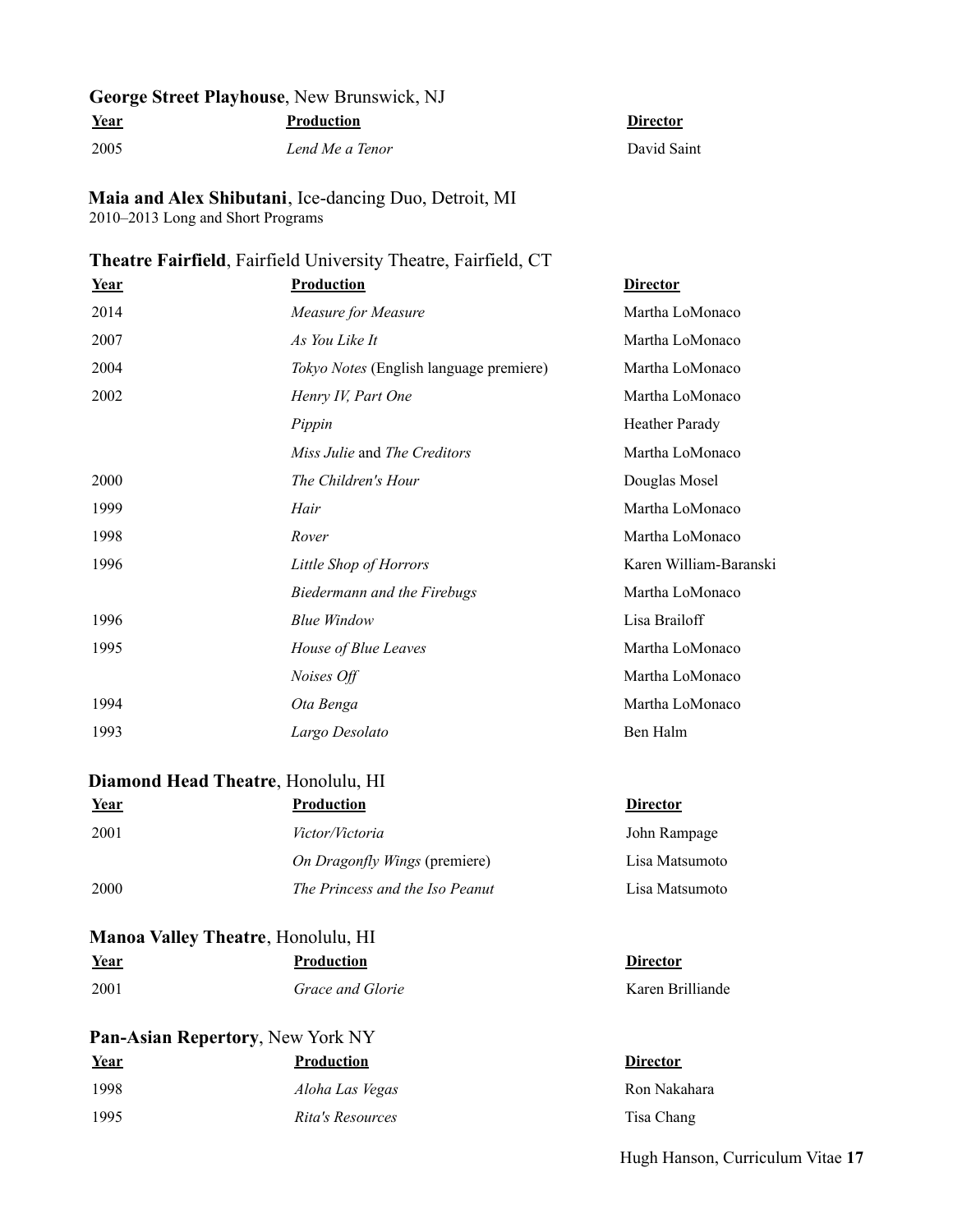1993 *Eating Chicken Feet* Kati Kuroda

# **Honolulu Theatre for Youth**, Honolulu, HI

| Year | <b>Production</b>                       | <b>Director</b>  |
|------|-----------------------------------------|------------------|
| 1994 | <i>He'e Nalu</i> (including set design) | Ron Nakahara     |
|      | Duke Kahanamoku (including set design)  | Ron Nakahara     |
| 1993 | Crying to Laugh                         | Pam Sterling     |
| 1993 | Paniolo Spurs                           | Pam Sterling     |
| 1992 | Everyone Knows What a Dragon Looks Like | Reiko Ho         |
|      | The Giant's Baby                        | Kathleen Collins |
|      | Tall Tales and Little People            | Pam Sterling     |
| 1989 | Winnie the Pooh                         | Pam Sterling     |

## **Players Theatre**, Columbus, OH

| Year | Production           | <b>Director</b> |
|------|----------------------|-----------------|
| 1993 | Sophisticated Ladies | Gregg Ganakas   |

# **Players Youth Theatre**, Columbus, OH

| Year | <b>Production</b>                     | <b>Director</b> |
|------|---------------------------------------|-----------------|
| 1993 | The Lion, The Witch, and The Wardrobe | Steven Anderson |
| 1992 | Appleseed                             | Steven Anderson |
|      | Rocky and Bullwinkle: The Musical     | Steven Anderson |
| 1991 | Peter and the Wolf                    | Steven Anderson |
|      | Legend of Sleepy Hollow               | Steven Anderson |
|      | What If the World Was Flat?           | Steven Anderson |

## **Source Theatre**, Washington, DC

| Year | <b>Production</b>  | Director      |
|------|--------------------|---------------|
| 1991 | Psycho Beach Party | Jerry Manning |

# **Red River Dance and Performing Company**, Fargo, ND **Year Production Director 1990 The Value Constraint Construction Constraint Paris Properties According Construction Construction Construction Construction Construction Construction Construction Construction Construction Construction Construction C**

| 1990 | Damn Yar |  |
|------|----------|--|
|      |          |  |

## **Trollwood Performing Arts School**, Fargo, ND

| <u>Year</u> | <b>Production</b>  | <b>Director</b>     |
|-------------|--------------------|---------------------|
| 1990        | Peter Pan          | <b>Eddie Gasper</b> |
| 1989        | The Sound of Music | <b>Eddie Gasper</b> |
| 1988        | The Wiz            | John Marks          |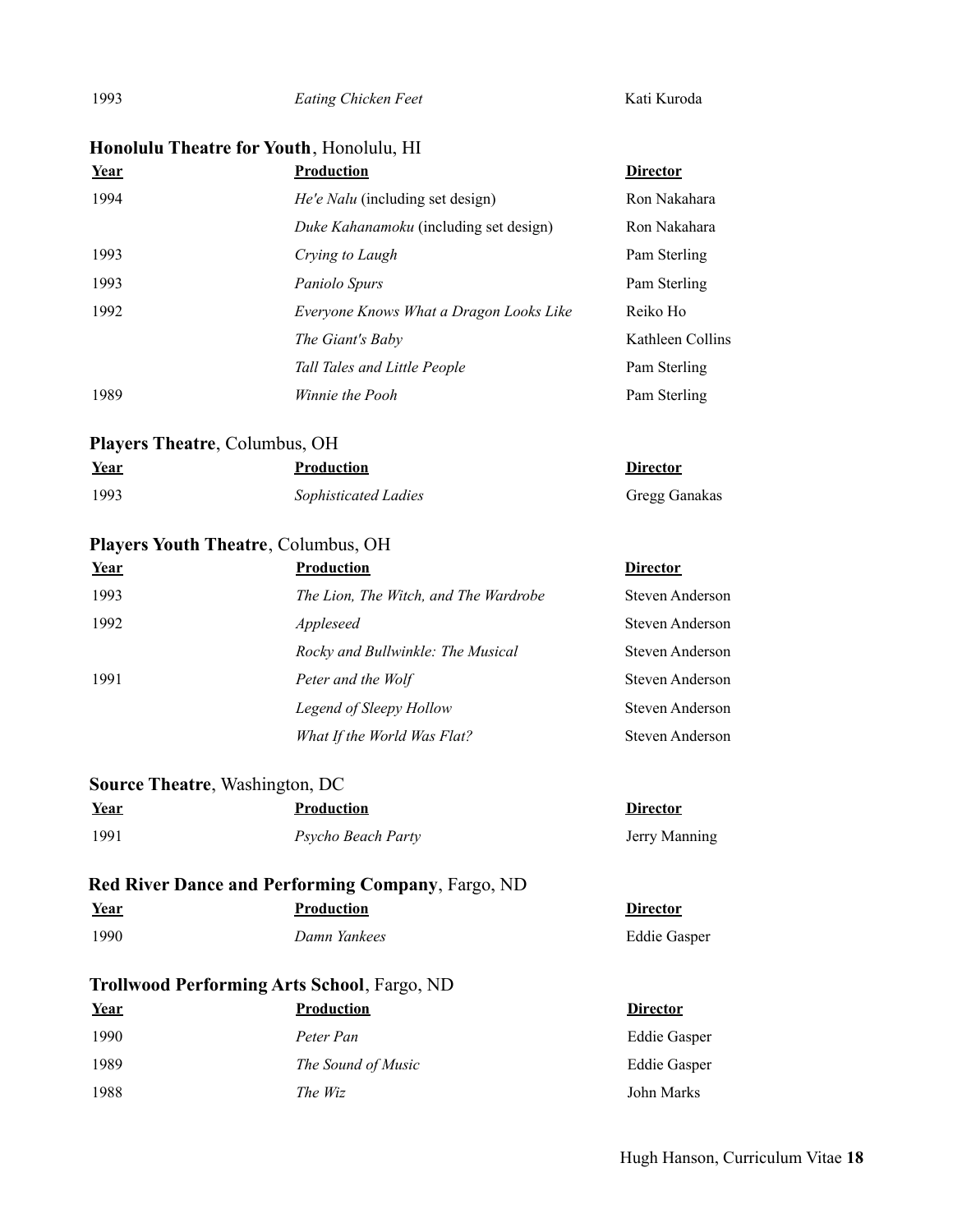#### **Kumu Kahua**, Honolulu, HI

| Year | <b>Production</b>                         | <b>Director</b> |
|------|-------------------------------------------|-----------------|
| 1989 | <i>The House of Happy Talk</i> (premiere) | Kati Kuroda     |
|      | Yamashita                                 | Ron Nakahara    |
|      | O'o: Hawai'i (premiere)                   | Dennis Carroll  |
| 1988 | Overtones (premiere)                      | Dando Kluever   |

# **Service to the Profession**

- 2022 **Commonwealth Governor's School, Fredericksburg, VA,** Research Advisor Advisor to Sofia Aberg on her high school senior project, "Controversy in Corsets."
- 2019 **Bloomsbury Visual Arts**, External Reviewer Proposal for a 2-part series on creating costume and apparel through design and technology.
- Dec 2017 **University of North Carolina School of the Arts**, External Evaluator Served as outside evaluator for a Costume Design Professor, tenure and promotion review
- July 2016 **Case Western Reserve University**, External Evaluator Served as outside evaluator for a Costume Design Professor, tenure and promotion review

2015 **Western Pennsylvania School for the Deaf**, Coordinator Hosted a 3D body mapping project with students from WPSD.

# **Service to the School of Drama**

#### **Department Committees**

**School of Drama Awards Coordinator** (Fall 2018 - Spring 2022)

**Lab Review Committee** (Fall 2018 - Spring 2022, Co-chair 2021 - 2022)

**Curriculum Review Committee, Advisory Board Member** (Fall 2019 - present)

#### **Prospective Student Interviews,** 2015 – 2022

Served on panel that reviews materials and questions prospective graduate and undergraduate students

#### **Search Committees**

November 2016 **August Wilson Center**, "Costumes of *The Wiz: Live*" Assisted with the installation of exhibit